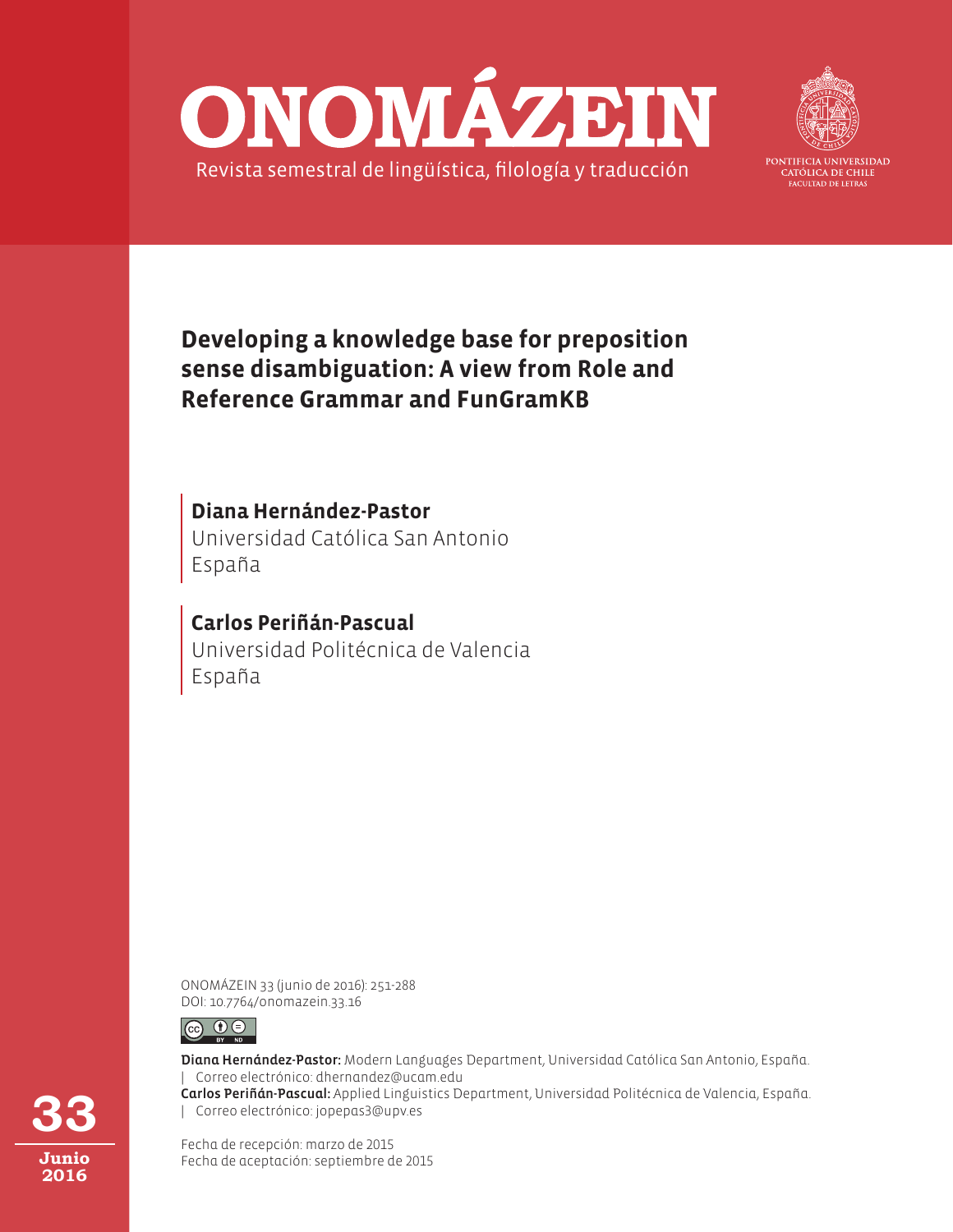# **Abstract**

Prepositions represent a grammatical category of frequent use in many European languages. The combination of their semantics with other lexical categories usually makes them difficult to be computationally tractable. As far as natural language processing is concerned, some studies have contributed to make progress on the usage of prepositions. However, there still exists a need to develop a model that allows tackling the problems which result from the disambiguation of prepositional semantics. The goal of this paper is to describe a lexico-conceptual model which can store the knowledge required to disambiguate predicate prepositions, as well as how this model can be exploited by a parser to extract the semantic representation of a text. The theoretical foundation of this approach, which is grounded on the premises of Role and Reference Grammar and FunGramKB, is illustrated with temporal adjuncts expressed by prepositional phrases in English.

**Keywords**: preposition; knowledge base; disambiguation; Role and Reference Grammar; FunGramKB.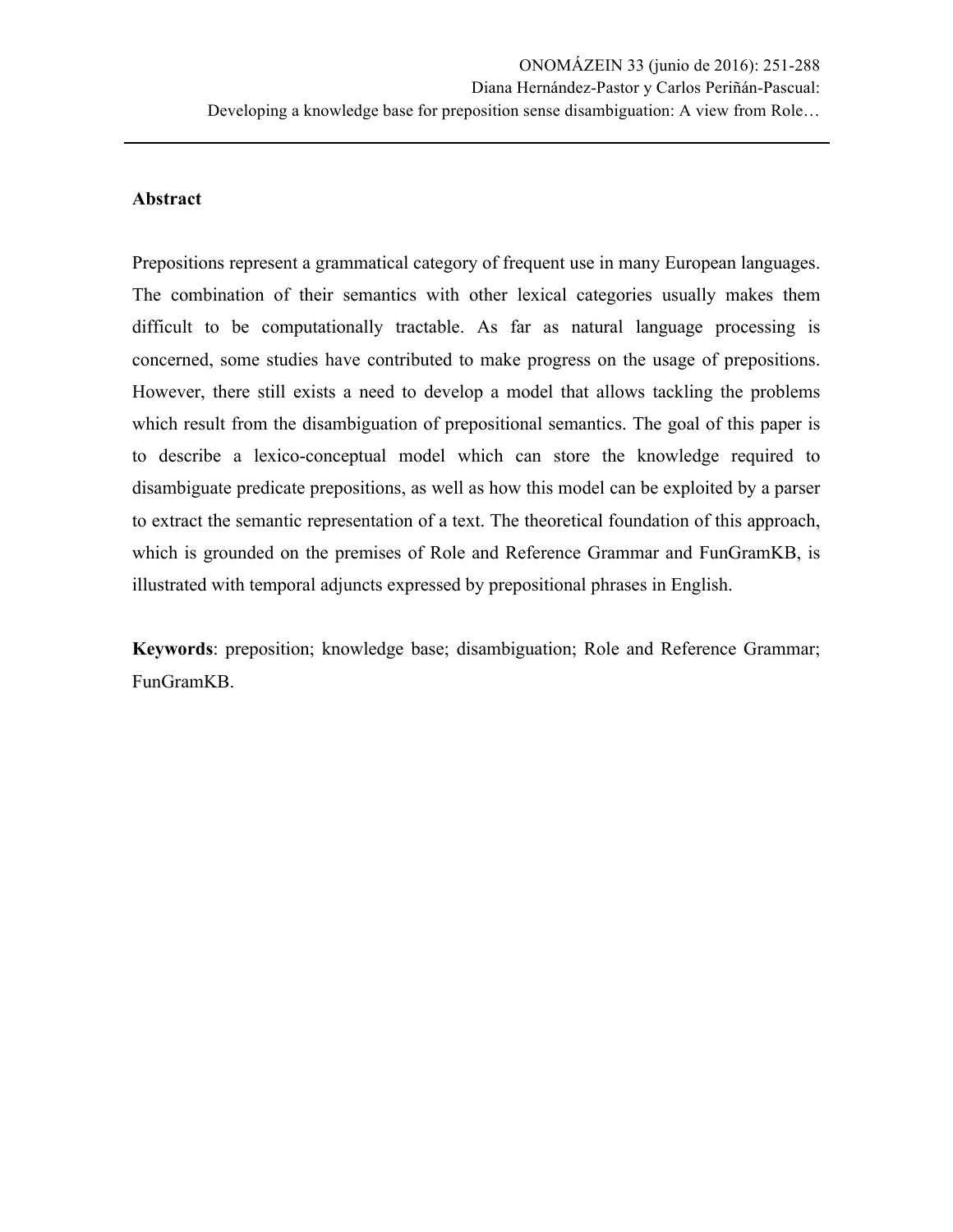#### **1. Introduction**

Prepositions represent a grammatical category with frequent presence in Romance and Germanic languages. Despite of this fact, they are considered a lexical class notably difficult to be managed. Many works have approached prepositions from a theoretical perspective. For example, there have been many attempts to explain the way humans categorize spatial usages of prepositions from a cognitive-grammatical point of view in different languages (cf. Bennett, 1975; Brugman, 1981; Lakoff, 1987; Herskovits, 1986, 1997; Tyler and Evans, 2003; Svenonius, 2008; Lindstromberg, 2010). This type of studies, whose results have usually been displayed as semantic networks (e.g. Tyler and Evans, 2003) or lists (e.g. Herskovits, 1986), tend to propose an overview of the semantic constraints characteristic of this grammatical class, as it is the case of prepositions combined with noun phrases (NPs). On the other hand, not much research has been developed for prepositions in natural language processing (NLP). Only a few works such as The Preposition Project (Litkowski and Hargraves, 2005, 2007) or PrepNet (Saint-Dizier, 2005, 2008) have taken on providing a robust description of the prepositional semantics for NLP applications. However, as Saint-Dizier remarked, there is still a need to build a repository that stores a syntactic and semantic formalization that allows tackling the problems of preposition sense disambiguation (PSD). This task is one of evident significance even for those NLP applications that require a simple way of understanding, e.g. information extraction or machine translation. In this sense, the main problem to be faced is the disambiguation of a lexical category that seems to be extremely polysemous, where the semantic interpretation of the preposition closely depends on the context, apart from the difficulty of identifying cross-linguistic regularities. The purpose of this paper is twofold. On the one hand, we do not only aim to design an effective model to store the necessary information to disambiguate prepositions, but also to describe the methodology to populate the knowledge base with that information. To illustrate, we focus on the temporal senses conveyed by those predicate prepositions functioning as peripheral adjuncts. From the NLP perspective, this research, which is grounded in the theoretical model of Role and Reference Grammar (RRG) (Van Valin and Lapolla, 1997; Van Valin,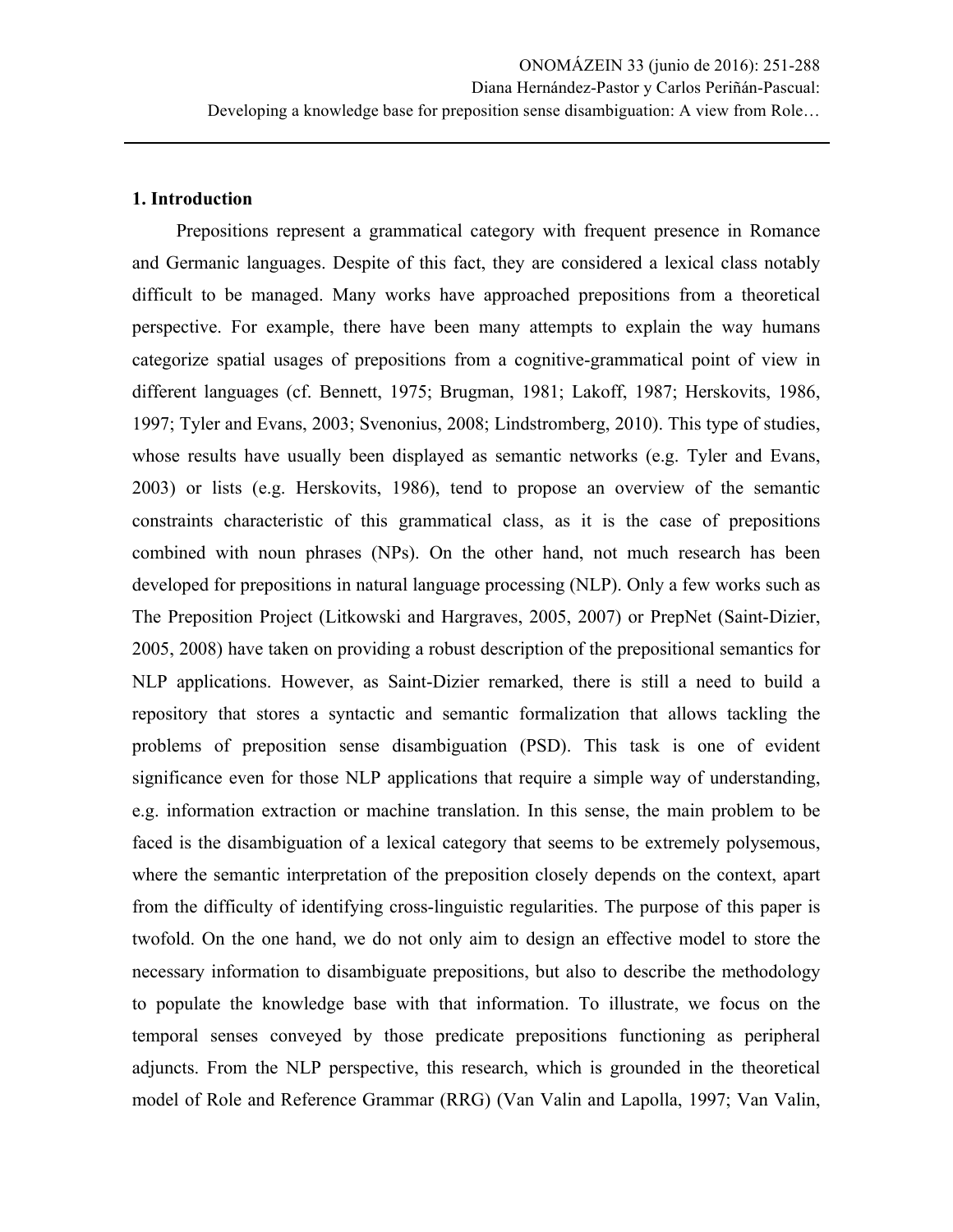1992, 2005, 2008) and FunGramKB (Periñán-Pascual and Arcas-Túnez, 2004, 2005, 2007, 2010a, 2010b; Mairal-Usón and Periñán-Pascual, 2009; Periñán-Pascual and Mairal-Usón, 2009, 2010), contributes to the development of ARTEMIS (Automatically Representing TExt Meaning via an Interlingua-based System), a proof-of-concept computer application which is able to automatically provide a semantic representation of a text under the format of a conceptual logical structure (CLS) (Periñán-Pascual, 2013; Periñán-Pascual and Arcas-Túnez, 2014). The structure of this paper is organized as follows: section 2 presents the state of the art in the field of PSD in NLP, whereas the theoretical framework for this study is discussed in section 3; section 4 proposes a lexico-conceptual model for prepositions and section 5 describes the analysis of the temporal domain of some English prepositions according to this model; finally, section 6 presents some conclusions.

# **2. Preposition disambiguation in NLP**

The problem of ambiguity has always been a troubling task in linguistics, cognitive science and NLP. Ambiguity has been traditionally analyzed into two categories, i.e. lexical ambiguity, where a given word can have several meanings, and structural ambiguity, where a given sentence can have several syntactic structures. Both types of ambiguities finally result in semantic ambiguity, since the utterance is semantically misinterpreted. In the case of prepositions, ambiguity has usually been illustrated as structural, as it has to do with their relational character with other lexical classes. For example, in (1), an NLP application would find trouble to solve the ambiguity triggered by the preposition *with*:

- (1) a. Tom ate yoghurt with a spoon.
	- b. Tom ate yoghurt with cereals.

The problem arises here with the function of the prepositional phrase (PP). The disambiguation task would be based on determining which governor of the PP is, whether the verb *ate* or the noun *yoghurt*. In (1a) the PP depends on the verb, as Tom makes use of the spoon to eat the yoghurt; whereas in (1b) the preposition *with* introduces a PP dependent on the noun, as it is the yoghurt which contains the cereals. PP attachment is the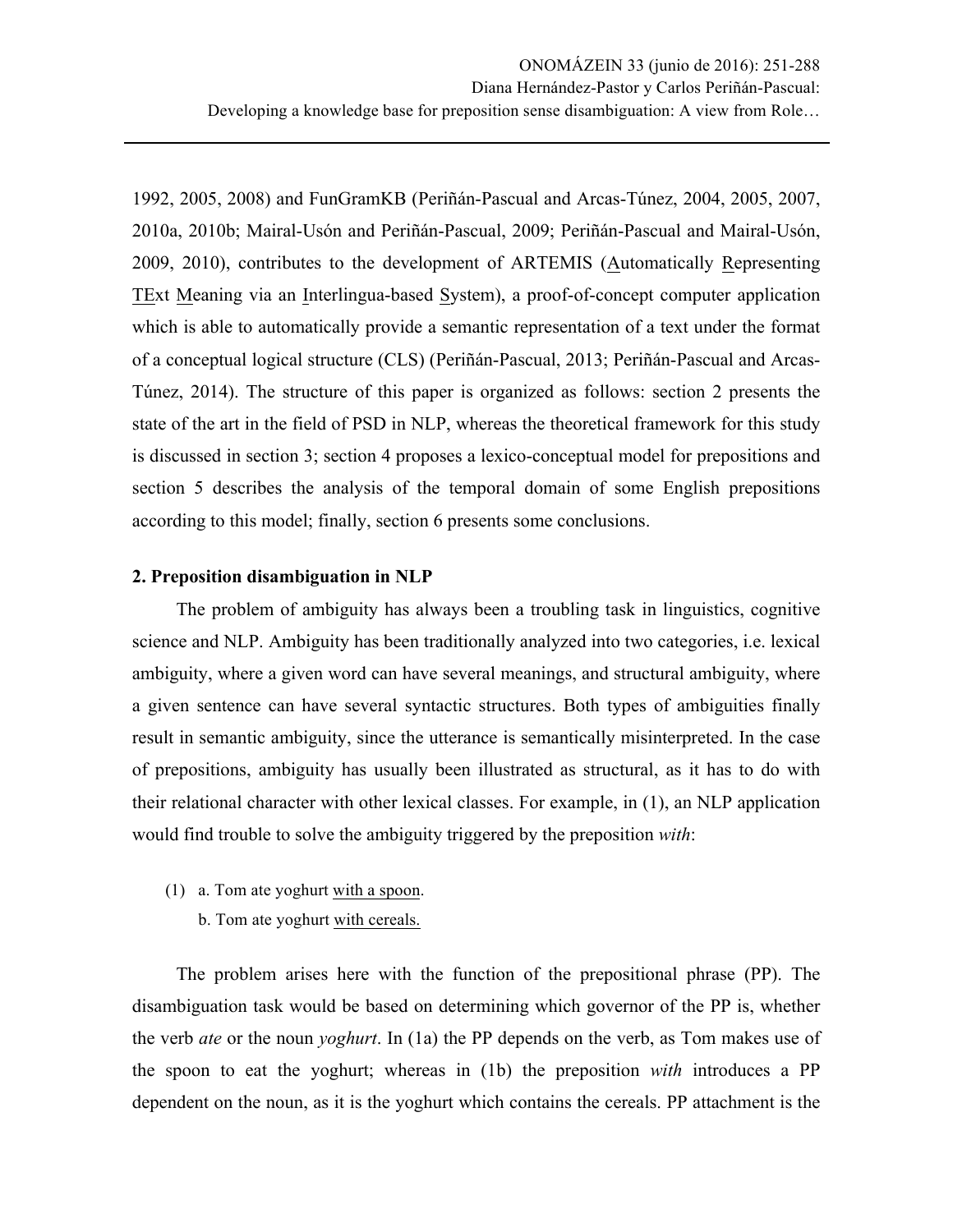area of syntax that tries to explain this sort of syntactic ambiguity, having as its main goal to determine which the governor of the preposition is. Most of research has focused on this type of structure, i.e. a noun which is preceded by a verb and followed by a PP. Nevertheless, the focus of our study is aimed at those predicate prepositions functioning as peripheral temporal adjuncts of the clause as in (2):

(2) Most people come to my farm in the afternoon.

For the purpose of developing a knowledge base which stores both the syntactic and semantic information of prepositions from a lexico-ontological perspective, we need to thoroughly analyze how the problem should be faced.

This field of research has usually focused on the development of models which are aimed at human-processing strategies based on the analysis of syntactic trees independent from the lexical or discursive context (Baldwin et al., 2009). However, the need to formalize the knowledge about prepositions for NLP systems can become an arduous labour. For example, since prepositions are often considered as one of the most polysemous lexical categories, it tends to be difficult for their semantic knowledge to become formalized in a machine-tractable way. Few works (cf. Harabagiu, 1996; Dorr, 1997; O'Hara and Wiebe, 2003; Alam, 2004; Boonthum et al., 2005; Litkowski and Hargraves, 2005, 2007; Saint-Dizier, 2005, 2008; Tratz and Hovy, 2009) have taken the risk to approach the description of preposition semantics for their disambiguation. For example, Harabagiu (1996) used WordNet (Fellbaum, 1998) to work on the disambiguation of PPs, specifically those introduced by *of*, by applying an approach based on inferential heuristics. However, the semantic description in WordNet is only based on relational meaning, as it describes the usage of lexical units in the language through meaning relations with other lexical units<sup>1</sup>. Dorr (1997) designed The English LCS Lexicon, which provides an inventory of 165 prepositions with 497 senses where each of the preposition senses is

<sup>&</sup>lt;sup>1</sup> In computational lexicography, there are two main approaches to formalize meaning (Velardi et al., 1991): the cognitive content of a lexical unit can be described by means of semantic features or primitives (i.e. conceptual meaning), or through associations with other lexical units in the lexicon (i.e. relational meaning).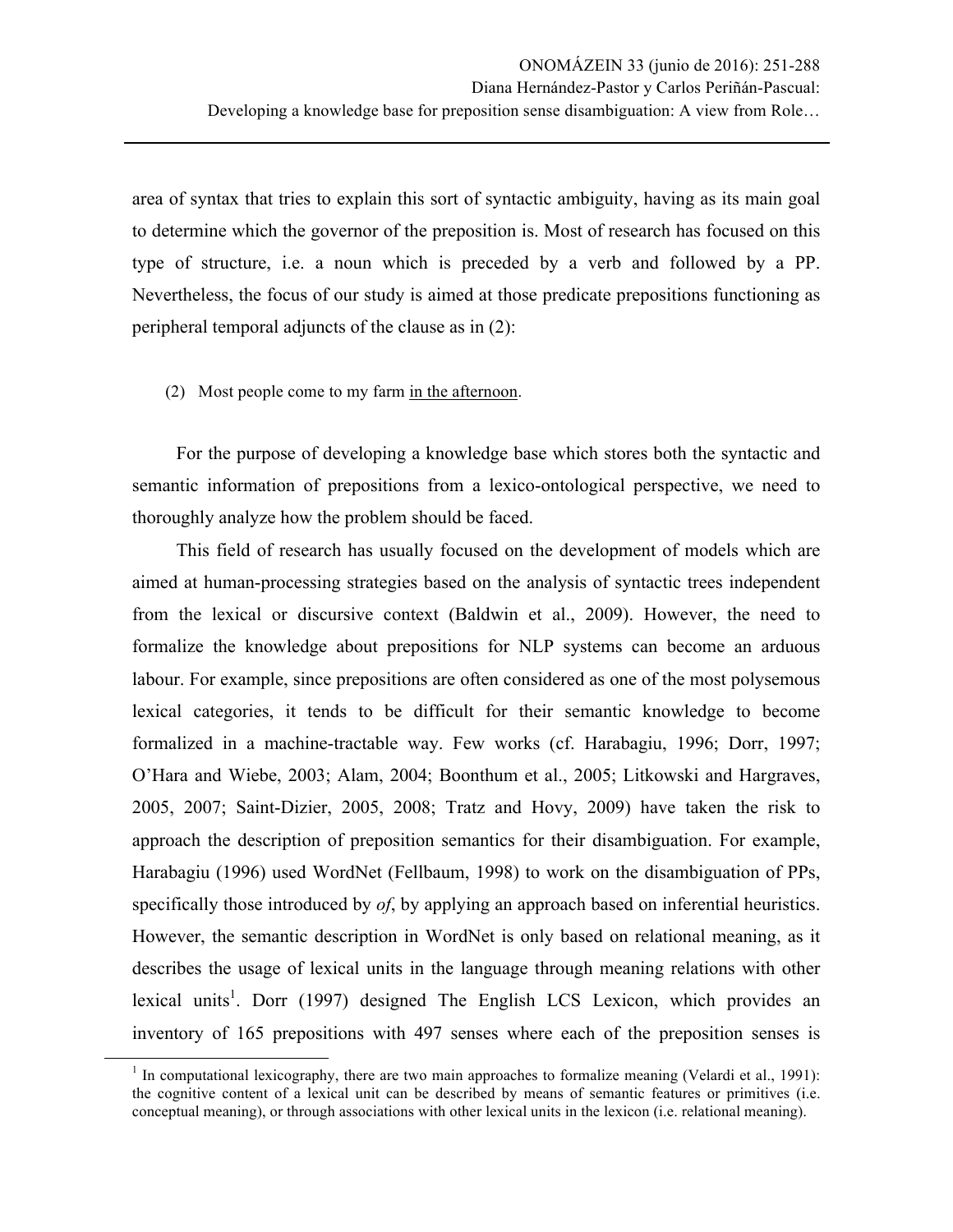described through a representation based on the model of lexical conceptual structures (LCS) by Jackendoff (1983, 1990, 1996). O'Hara and Wiebe (2003) formulated a semantic labeling classification for PPs in the databases Penn Treebank (Marcus et al., 1993) and FrameNet (Fillmore et al., 2001) using traditional word collocations. Alam (2004) analyzed the preposition *over* on the basis of two factors, i.e. meaning determined by the complement and meaning determined by its head. More particularly, she devised two decision trees, i.e. one for head and another for complement, upon ontological categories which allowed her to provide the semantic analysis of the preposition. Boonthum et al. (2005) worked on the disambiguation of *with* by determining the possible meaning of the preposition according to the LCS descriptors of the verb and the relationships between the categories designed for head and complement classified into one or more WordNet ontological categories. Saint-Dizier (2005) designed PrepNet, where a description of preposition semantics for NLP applications can be found. This classification is inspired on thematic role classifications with the aim of creating "with rather broad senses with several levels of stratification, and for most 'standard' usages […] a relatively fine-grained description of prepositions" (Saint-Dizier, 2008: 2). However, despite of the fact that he intended to devise a generic inventory, the result was a quite stratified inventory difficult to be computationally implemented. Despite all these studies, Hartrumpf et al. (2006) recalled that linguistic studies on preposition semantics have not obtained much impact on NLP applications. Litkowski and Hargraves (2005) presented The Preposition Project, which stores information of English preposition senses to be used in NLP with FrameNet<sup>2</sup>. This project attempts to analyze preposition behaviour through the comparison and contrast of the description made in a collegiate dictionary such as the Oxford Dictionary of English (2003) and the treatment received by this lexical category in FrameNet and the traditional English Grammar (Quirk et al., 1985). In a nutshell, their methodology seeks to identify and characterize English prepositions by providing an account of semantic roles. Likewise, Litkowski and Hargraves (2007) designed the SemEval-2007 task 6 to disambiguate prepositions and investigate the

<u> 1989 - Johann Stein, markin film yn y breninn y breninn y breninn y breninn y breninn y breninn y breninn y b</u>

<sup>&</sup>lt;sup>2</sup> The database is publicly available at http://www.clres.com/prepositions.html for further research.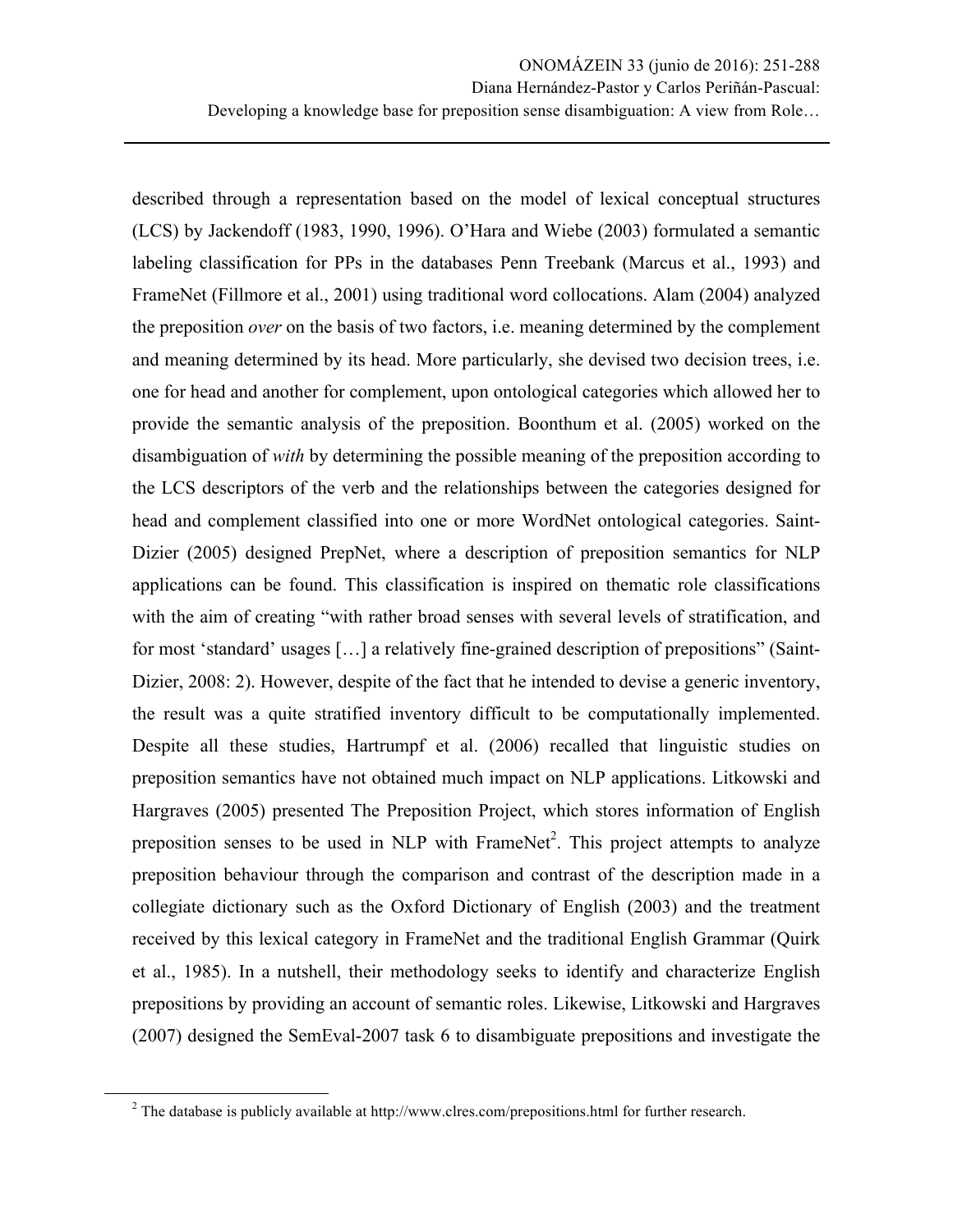linguistic constraints of this grammatical category<sup>3</sup>. In this task, a set of over  $25,000$ instances was developed, covering 34 of the most frequent English prepositions, with the aim of determining whether the general behaviour of individual prepositions is sustained with a set of occurrences extracted from FrameNet. Initial results in the SemEval-2007 task 6 was of great help to make progress on this domain, in such a way that researchers like Popescu et al. (2007), Ye and Baldwin (2007), Yuret (2007), Dahlmeier et al. (2009), or Tratz and Hovy (2009) published results making use of statistical techniques to identify reliable features associated to PSD. Moreover, as an attempt to improve the preposition analysis, three corpora were developed (Litkowski, 2013a): the SemEval Corpus, which was built from FrameNet, the Oxford English Corpus, which was derived from a set of examples for senses in the Oxford Dictionary of English, and the CPA corpus of prepositions, which was created from a set of sentences in the British National Corpus following the methodology of the Corpus Pattern Analysis project for verbs (Hanks, 2004). Nevertheless, Litkowski (2013b) highlighted the need to change the course of PSD research, motivated by the importance of prepositions in semantic role classification in combination with other lexical units, where the focus is now on the semantic relations rather than on the prepositions *per se*. In this line, Litkowski (2014) presented a new resource for the analysis of prepositions, i.e. The Pattern Dictionary of English Prepositions, in which 304 prepositions linked to 81,509 sentences were analyzed from the data stored in The Preposition Project, resulting in the construction of an inventory of the senses discovered through the aforementioned corpora. Indeed, this project serves to store information about the prototypical syntagmatic patterns with which prepositions are associated. In the same vein, Tratz and Hovy (2009) already framed a supervised classification approach for PSD, deriving linguistically-motivated features from both sides of the preposition. For example, the more in-depth research by Tratz and Hovy (2011) presented a parser containing four modules, one of them being a PSD system which achieved 85.7% accuracy on the SemEval-2007 task. This is actually a fast and accurate

<u> 1989 - Johann Stein, markin film yn y breninn y breninn y breninn y breninn y breninn y breninn y breninn y b</u>

<sup>&</sup>lt;sup>3</sup> SemEval (Semantic Evaluation) takes the form of workshops organized by ACL-SIGLEX where different tasks are carried out to evaluate semantic analysis systems.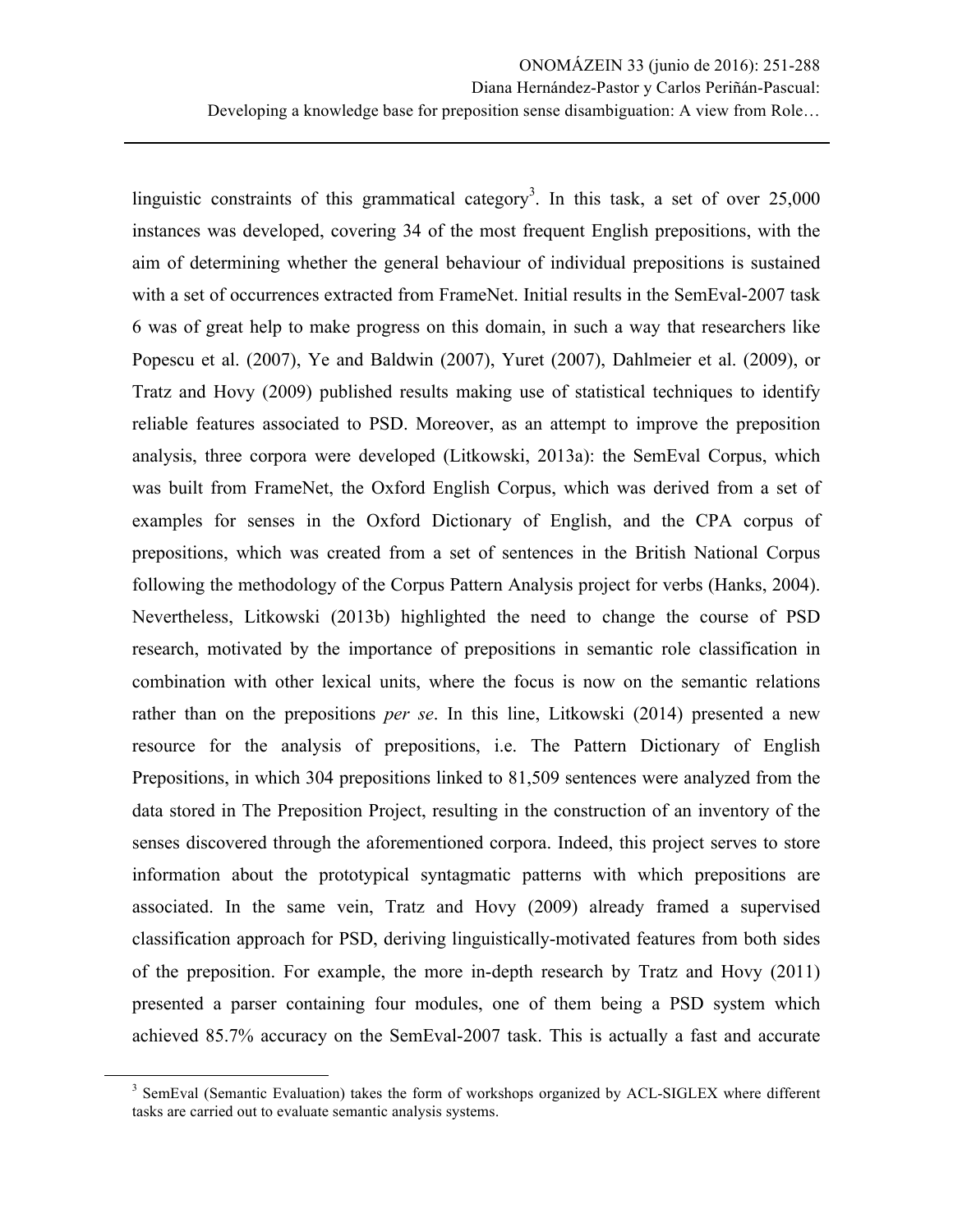parser that works on a dependency-tree conversion of the Penn Treebank and its associated fine-grained dependency labels.

Nonetheless, there is still a need to describe prepositions syntactically and semantically from a *deeper perspective* that enables their formalization to be applied to cross-linguistic NLP settings. In this line, our research also seeks to characterize prepositional meaning by providing an account of semantic roles, but the deeper perspective is achieved by grounding the model on the framework of both a linguistic theory (i.e. RRG) and a knowledge engineering project (i.e. FunGramKB).

# **3. Theoretical framework of the analysis**

# **3.1. Role and Reference Grammar**

RRG is one of the most relevant functional models of language in current linguistics. This linguistic theory advocates that the study of language must be done bearing in mind semantic and communicative functions. In this way, RRG attempts to develop a linguistic framework that allows the description of all languages. The main components of the RRG model are the lexicon, the syntactic inventory and the parser, as shown in figure 1.



**Figure 1**. General architecture of RRG (Van Valin, 2005: 131)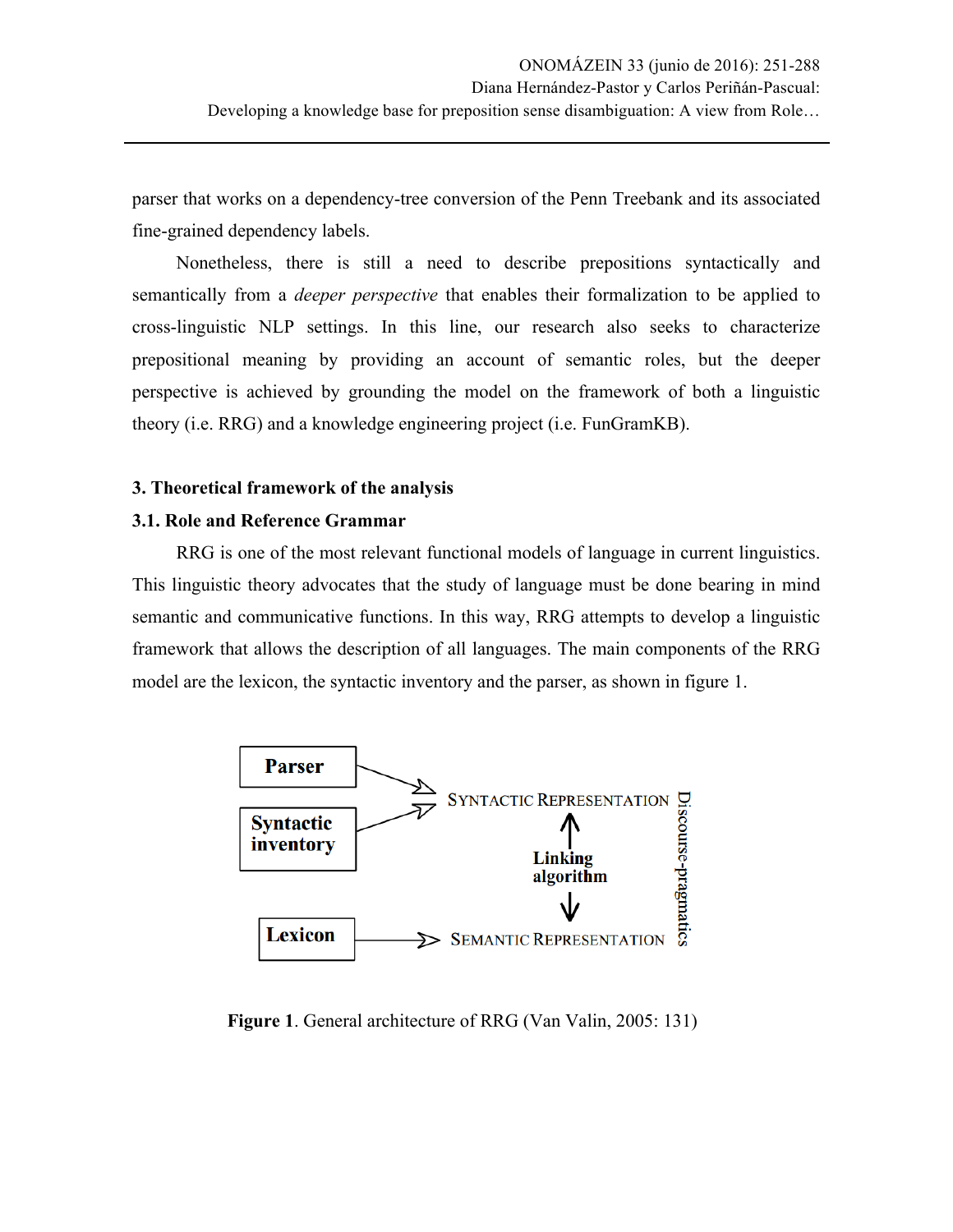The first two modules are connected by a linking algorithm which is bidirectional, that is, this algorithm links the syntactic to the semantic representation and the semantic to the syntactic representation in such a way that it accounts for aspects of the communicative situation in which the speaker and the receiver are involved.

In RRG, every lexical unit is formally represented by a logical structure, so it constitutes the nucleus of the semantic representations in the lexicon. Therefore, RRG requires a universal semantic metalanguage that allows the conceptual representation of predicates in the form of logical structures. Moreover, all features of the clause structure must be universal, in such a way that it should be possible to carry out the comparative analysis of structures of different languages. In fact, these two assumptions become the main pillars of the RRG model, which (i) is concerned with the integration of syntax, semantics and pragmatics in grammatical systems, and (ii) tries to achieve a high degree of typological adequacy, that is, the search of common aspects in the clause structure in all languages. It is in this search of typological adequacy where RRG rejects the standard formats of clause structure (e.g. grammatical relations) and puts forward a new clause structure in which universal elements are differentiated from those which are languagedependent. In this context, RRG proposed the Layered Structure of the Clause, whose semantically-motivated constituents are the nucleus, the core and the periphery.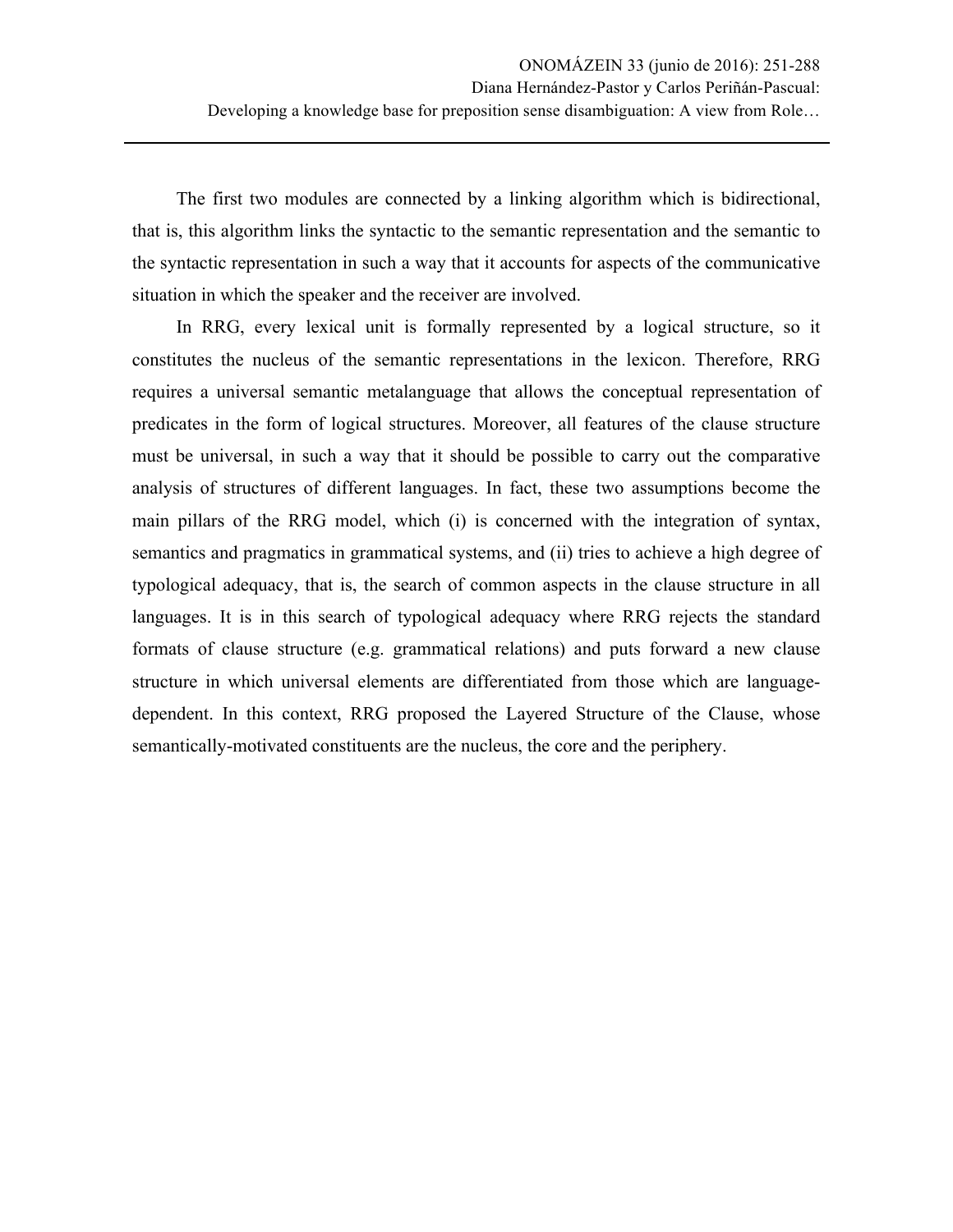



**Figure 2**. Components of the Layered Structure of the Clause (Van Valin, 2005: 4)

As shown in figure 2, the sentence *Dana saw Pat yesterday in the library* consists of a core, with the nucleus and two core arguments, and a periphery, with two peripheral adjuncts. According to Van Valin (2005), the elements contained in the core, the nucleus and the periphery may happen in any order providing that a given language allows it.

Unlike other linguistic theories, RRG views prepositions as elements activated by systematic principles underlying the semantics of the verb. To the best of our knowledge, little work has been done on prepositions in the RRG framework. An exceptional case is the outstanding work by Jolly (1991). She proposed that "prepositions did not have to be idiosyncratically specified with each verbal lexical entry but rather would be predicted by some general principles related to the semantics of the verb and the assignment of arguments to morphosyntactic positions within a clause" (Jolly, 1992: 275). Accordingly, she made a classification of prepositions as far as their functionality is concerned, laying out three different types of PPs within RRG: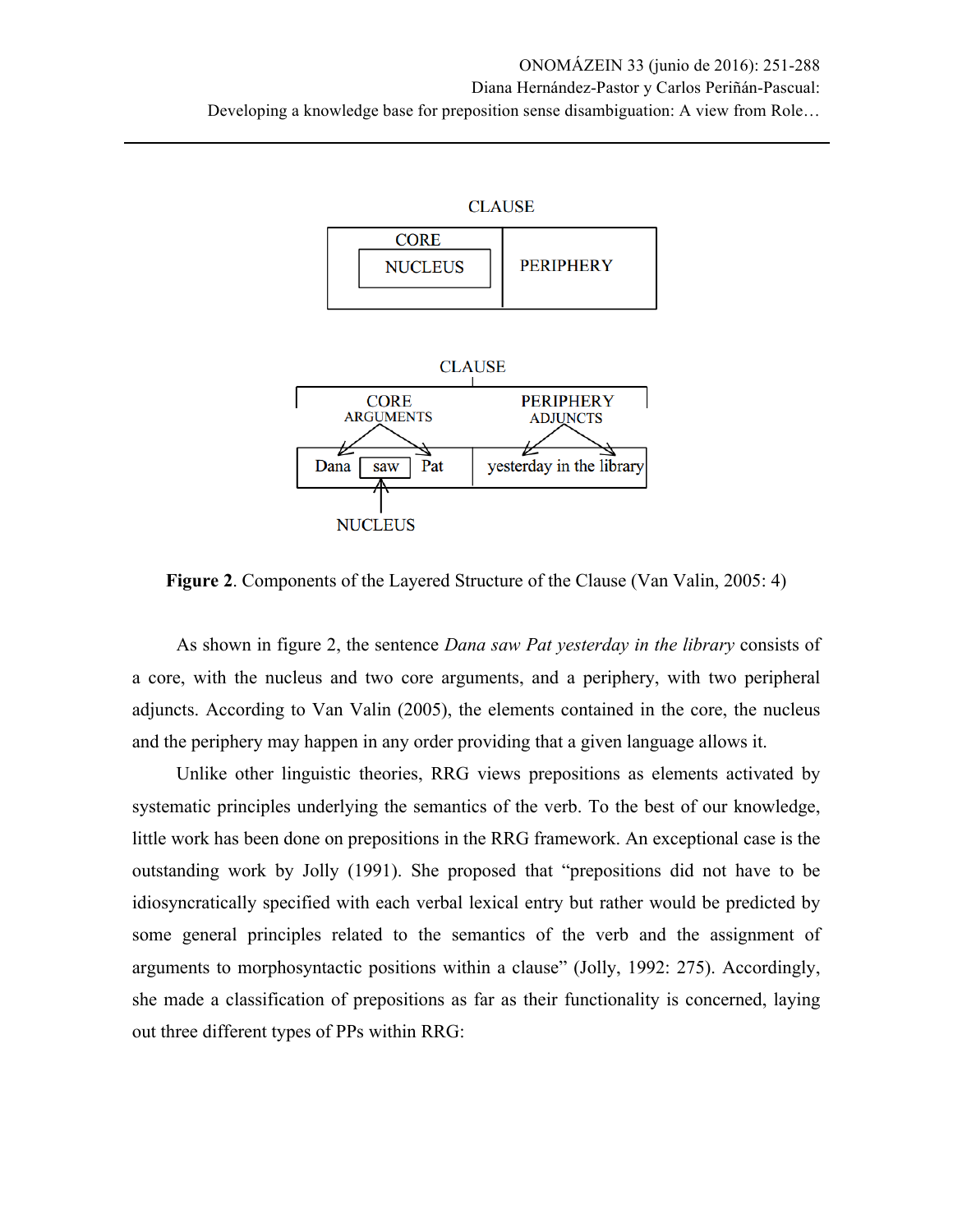- (i) PPs introduced by predicative prepositions functioning as peripheral modifiers of the clause (i.e. adjuncts): e.g. John walks every day in the park.
- (ii) PPs introduced by non-predicative prepositions (i.e. oblique core arguments): e.g. Peter gave the book to Mary.
- (iii) PPs introduced by predicative prepositions marking verb arguments (i.e. argument-adjuncts in the core): e.g. Leslie put the book on the box.

The scope of our paper focuses only on those predicative PPs which work as adjuncts in the periphery of the RRG clause, that is, those PPs that do not construe with the verb and are not part of the core of the clause. In these adjuncts, the preposition functions as a predicator, being the nucleus of the phrase and licensing its own NP-argument, as shown in figure 3.



**Figure 3**. Structure of a predicative PP in English (Van Valin, 2005: 23)

According to Van Valin (2005: 21), these prepositions "contribute substantive semantic information to the clause in which they occur, both in terms of their own meaning and the meaning of the argument that they license". Furthermore, it is important to note that, according to Rauh (2010), adpositions which function as predicates contain a layered structure similar to that existing for the clause, so a core, a nucleus and a periphery can also be identified. All this can be summarized in the fact that some semantic description of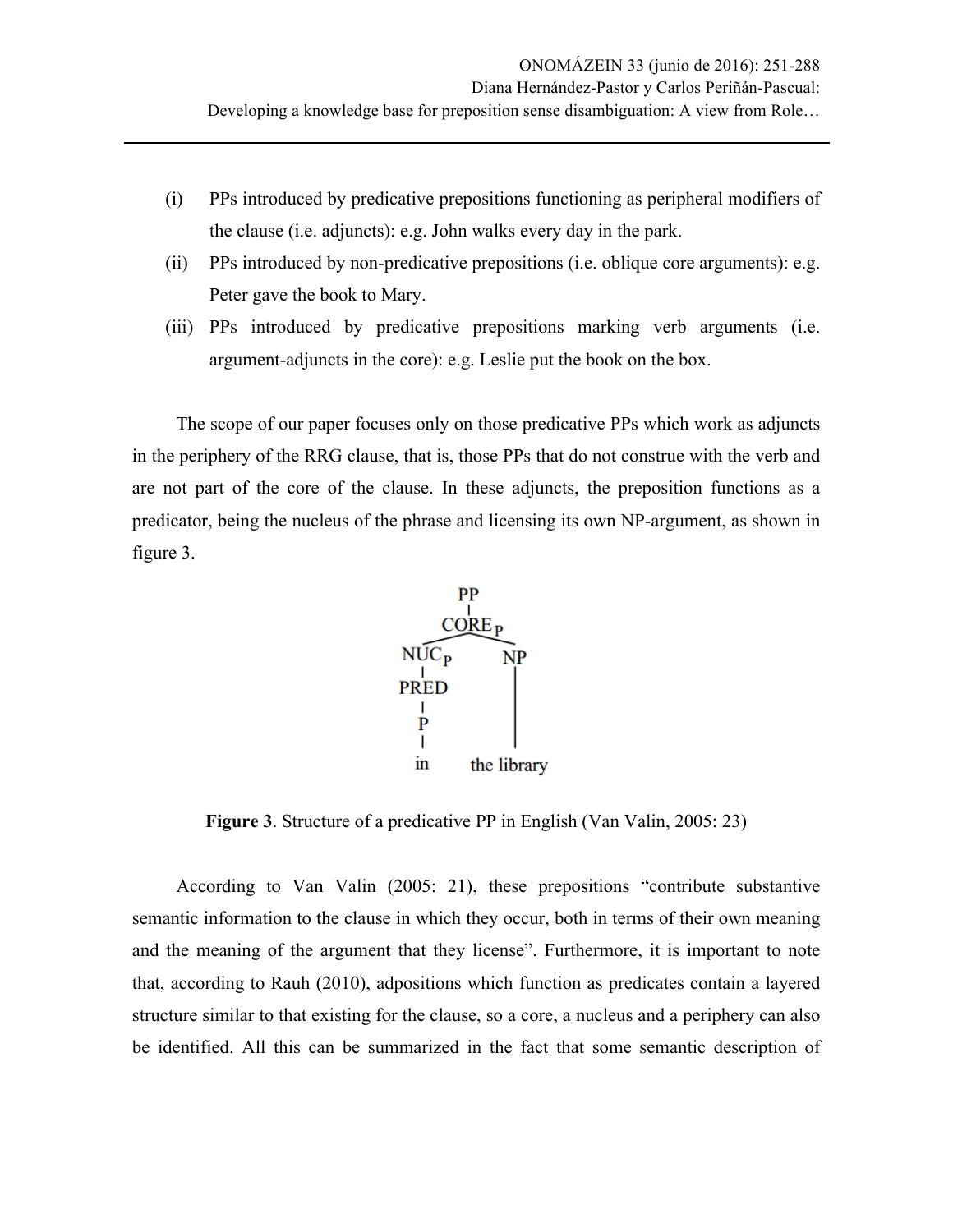prepositions and their predicated elements may be useful, always after having dealt with the syntactic and pragmatic context in which they appear.

# **3.2. FunGramKB**

FunGramKB is a lexico-conceptual knowledge base that implies a paradigmatic change in natural language understanding systems. The main purpose of FunGramKB is its application in NLP systems, providing modifications in the design of the linguistic model by leaving apart a lexicist approach and adopting an ontological one which entails redundancy reduction as well as information increase in the knowledge base. The lexical and grammatical levels of FunGramKB are defined within linguistic theories that allow the system to get the syntactic-semantic generalizations that account for explanations as well as predictions about linguistic phenomena. Particularly, RRG and the Lexical Constructional Model (LCM) (Mairal-Usón and Ruiz de Mendoza, 2006; Ruiz de Mendoza and Mairal-Usón, 2007, 2008) provide a suitable framework for the FunGramKB lexical and grammatical modules. Undoubtedly, the cornerstone of FunGramKB is the ontology, as here is where the conceptual description is made for every lexical unit introduced in the knowledge base.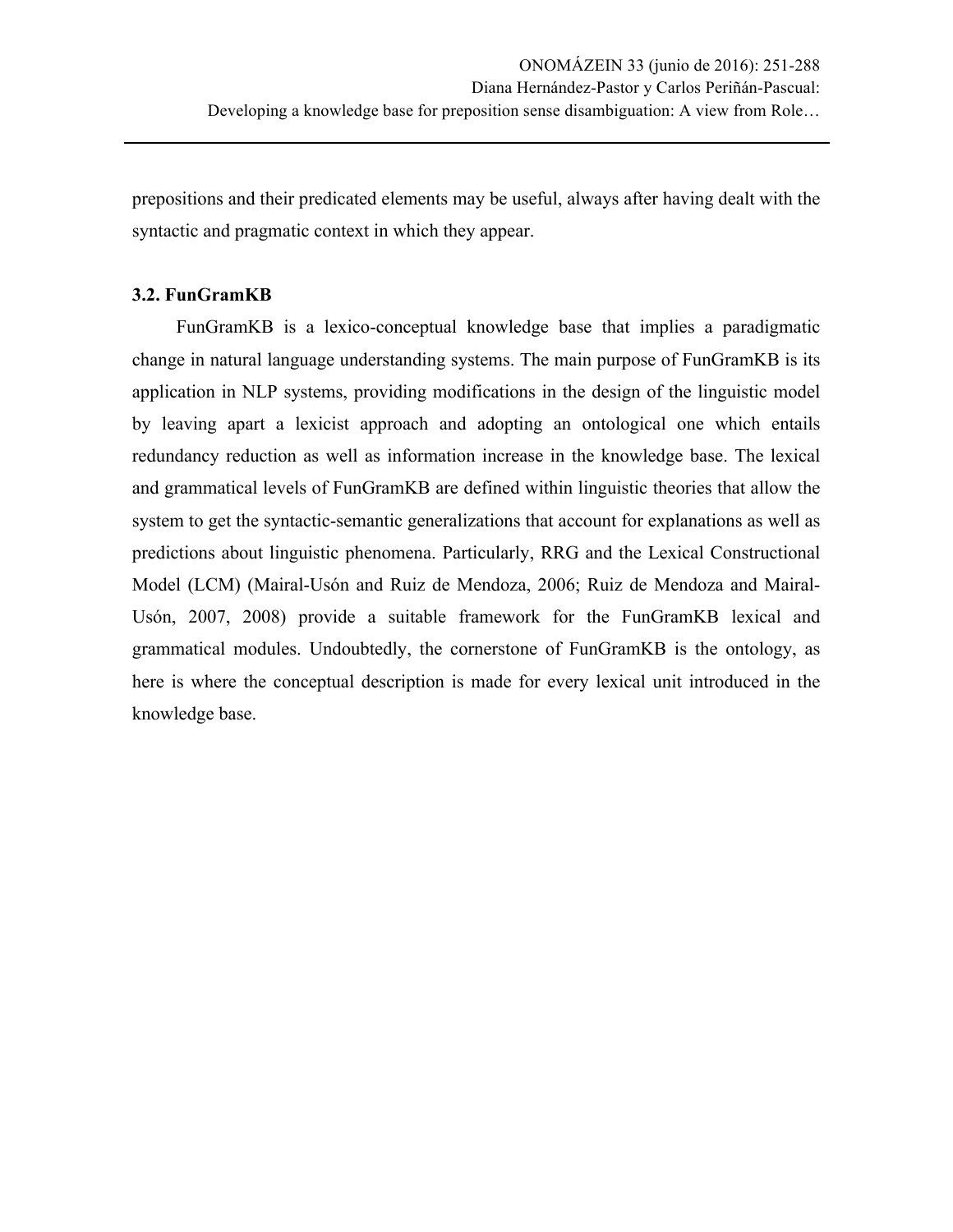

**Figure 4**. Architecture of FunGramKB (Periñán-Pascual and Arcas-Túnez, 2011: 3)

According to Periñán-Pascual (2012), and much in line with cognitive psychology theories, the three modules that make up the conceptual level correspond to the different types of knowledge that model human processing. By the same token, it is the interaction among these three conceptual modules (e.g. ontology, cognicon and onomasticon) which allows text comprehension in FunGramKB. In this context, semantic knowledge in FunGramKB is described from a deep perspective. In other words, semantic descriptions result from defining interwoven semantic features in the form of ontological units. More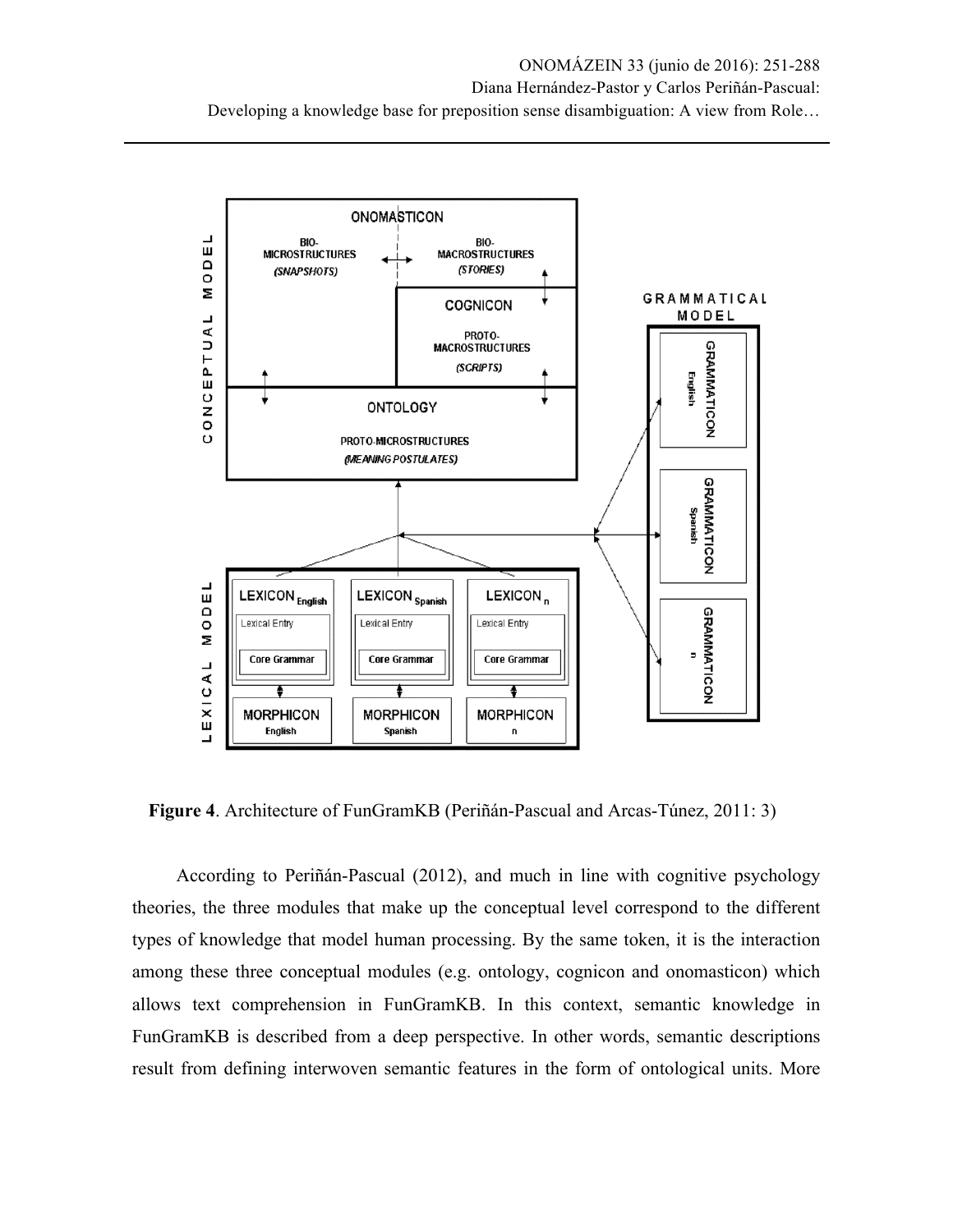particularly, for the construction of meaning representations, FunGramKB has developed COREL (Conceptual Representation Language―Periñán-Pascual and Mairal-Usón, 2010).

As stated previously, the cornerstone of the architecture of FunGramKB is the ontology, which consists of three distinct conceptual levels, being each one populated by different types of concepts (Periñán-Pascual and Arcas-Túnez, 2010a):

- (i) Metaconcepts, preceded by  $# (e.g., #TEMPORAL, #INSTRUMENT, etc.), shape$ the cognitive dimensions in the upper level of the ontology.
- (ii) Basic concepts, preceded by  $+$  (e.g.  $+$ PERIOD 00,  $+$ OCCURRENCE 00, etc.) and located in the middle level of the ontology, constitute the defining units which take part in the construction of meaning postulates and as selectional preferences in thematic frames.
- (iii) Terminal concepts, preceded by the symbol \$ (e.g. \$JANUARY 00, \$HELIPORT 00, etc.), are distributed at the leaf level of the ontology.

Every ontological unit in FunGramKB is assigned two conceptual properties: thematic frame and meaning postulate. The thematic frame denotes the prototypical participants taking part in the cognitive situation described by a concept, whereas the meaning postulate defines the unsituated common-sense knowledge involved in that cognitive situation. To illustrate, the conceptual entry of  $+GIVE$  00 is presented in (3):

(3) Concept: +GIVE\_00

<u> 1989 - Johann Stein, markin film yn y breninn y breninn y breninn y breninn y breninn y breninn y breninn y b</u>

Thematic Frame:  $(x1: +HUMAN 00 \t^+ +ANIMAL 00)$ Agent  $(x2:$ +CORPUSCULAR\_00)Theme (x1)Origin (x3: +HUMAN\_00 ^+ANIMAL\_00)Goal Meaning Postulate:  $+((e1: +TRANSFER 00 (x1)Agent (x2)Thene (x1)Origin (x3)Goal$ (f1: +HAND 00)Instrument)(e2: +BE 02 (x1)Theme (x3)Location (f2: m  $+NEAR$  00)Position))<sup>4</sup>

Lexical units: give, hand (Eng); dar, entregar (Spa); cedere (Ita); donner (Fre).

 $4$  The English translation of the meaning postulate of  $+GIVE$  00 is "somebody transfers something to somebody else with his/her hand, and both animated entities are very close to one another".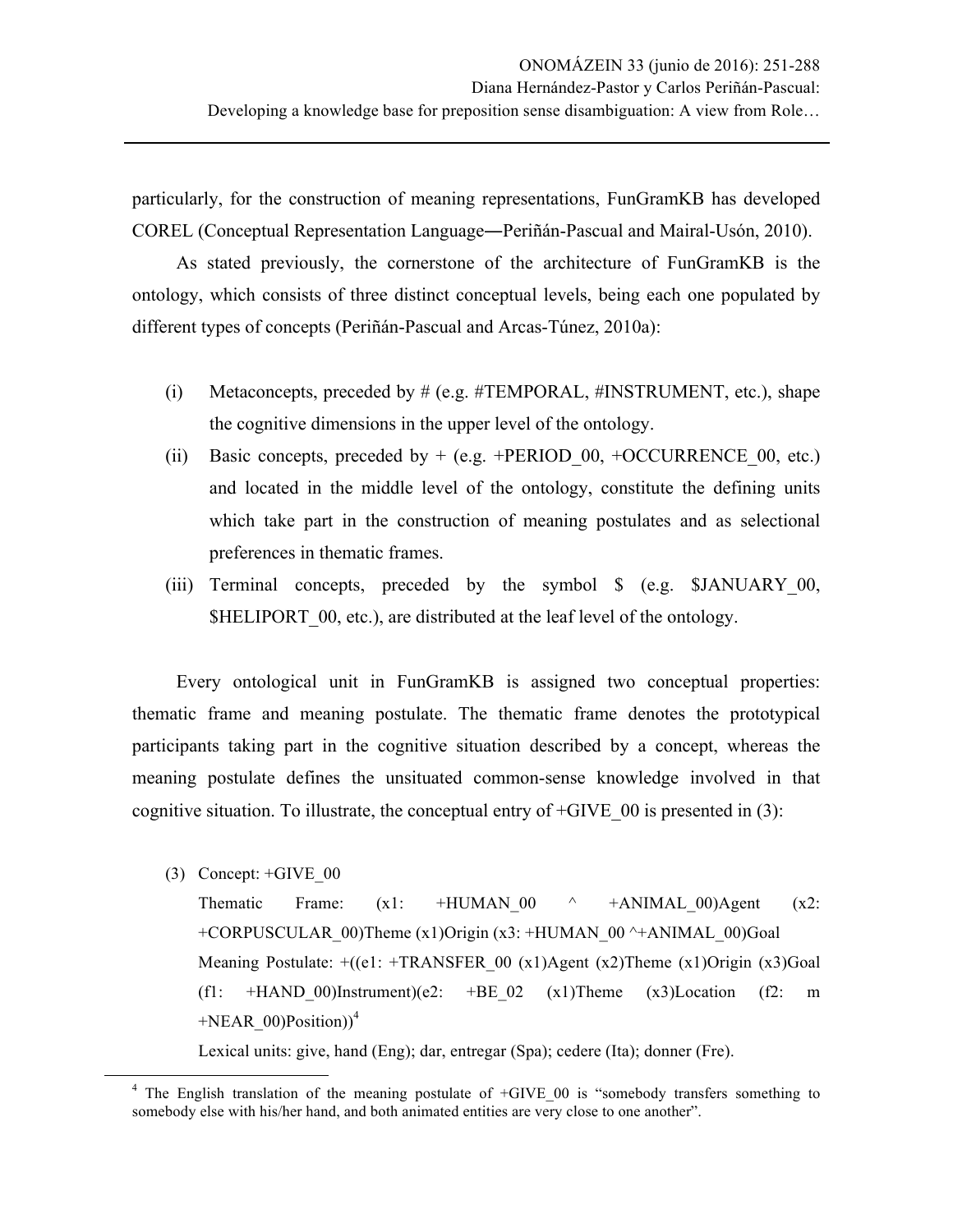Moreover, the relation between linguistic and conceptual knowledge is harmonized by CLSs, which serve as "the interface between the semantic structure and the syntactic representation of sentences" (Periñán-Pascual and Arcas-Túnez, 2010b: 3). As demonstrated by Periñán-Pascual and Arcas-Túnez (2014), this model of CLS is an enhanced version of the logical structure presented in RRG. For example, (4) presents the CLS of the verb *give*:

(4)  $\leq$   $\left[\frac{ACC}{AKT}$   $[+GIVE_00$  (x-Agent, y-Theme, z-Goal)]]>

It can be noted that the Aktionsart operator (i.e. AKT) together with an "argument pattern" headed by the event replaces the semantic skeleton originated by the RRG decompositional system<sup>5</sup>. Indeed, the core grammar in the lexicon contains those attributes whose values allow the system to build automatically the CLSs of lexical units. For the sake of clarity, the core grammar of *give* is shown in (5):

(5) Aktionsart: Accomplishment Lexical template: x-Agent, y-Theme, z-Goal

<u> 1989 - Johann Stein, markin film yn y breninn y breninn y breninn y breninn y breninn y breninn y breninn y b</u>

In the lexical template, every variable is assigned a thematic role from the thematic frame of the concept to which the verb is linked (i.e.  $+GIVE$  00). These thematic roles actually play a key role in the CLS, since they allow the lexico-conceptual linkage by integrating the core grammar of the verb with the thematic frame of the corresponding event in the ontology, and, in turn, each participant of the thematic frame is co-indexed with a participant in the meaning postulate of the concept. In this way, the NLP system can reach a deeper level of comprehension by deriving the meaning postulate of the event (i.e. conceptual level) from the CLS of the verb (i.e. lexical level).

 $<sup>5</sup>$  In this argument pattern, the variables x, y and z will not be instantiated with predicates but with ontological</sup> concepts.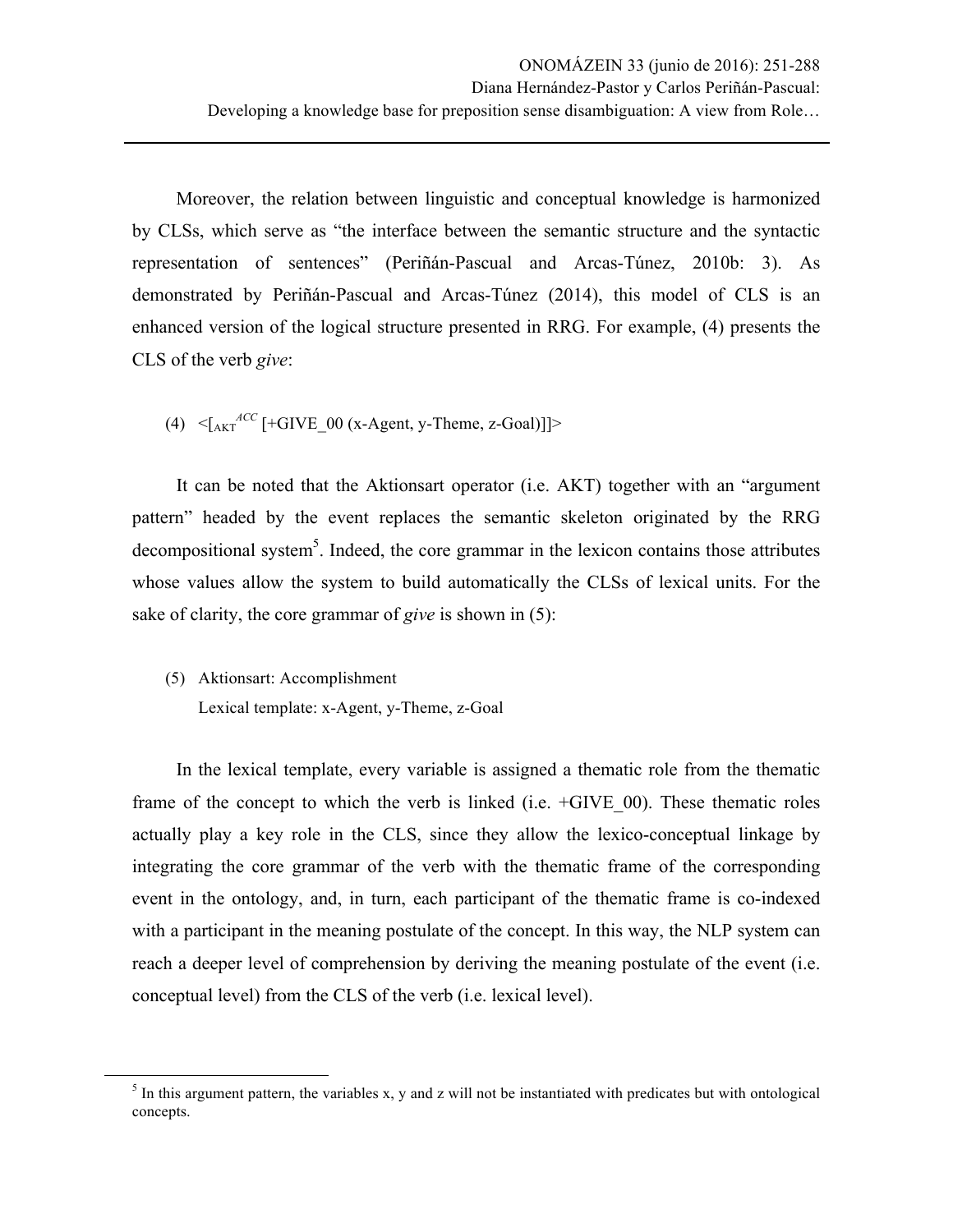## **4. Prepositions in FunGramKB**

As stated in section 3.1, the goal of this paper is aimed at those predicative PPs which work as peripheral adjuncts. Indeed, the motivation of this line of research is grounded on the fact that the other two prepositional types were already explored in FunGramKB. On the one hand, oblique core arguments, such as those in (6), are dealt by the lexical model of FunGramKB.

(6) The meal consisted of vegetarian dishes. He relies on his family.

Oblique core arguments involve functional prepositions, which are characterized by their lack of semantic content. For example, the prepositions *of* and *on* are uniquely selected by the verbs *consist* and *rely* respectively in (6). As a result, the thematic role of the given PP is not assigned by the preposition, but by the verb. Consequently, the most suitable way of addressing this issue in FunGramKB is by means of the core grammar in the lexical entry of the verb, which contains those attributes whose values allow the system to build the CLS, e.g. the most representative Aktionsart in which the verb can occur, its prototypical arguments, or the prepositions involved in these arguments, among many other features.

On the other hand, argument-adjuncts in the core of the clause, such as those in (7), are dealt by the grammatical model of FunGramKB, namely the constructicon in the argumental layer.

(7) The bottle floated into the cave. Bill broke the vase into pieces.

Both peripheral adjuncts and argument-adjuncts illustrate what has been coined as semi-lexical prepositions, since they provide descriptive semantic information. From the FunGramKB approach, however, these two prepositional types cannot be treated under the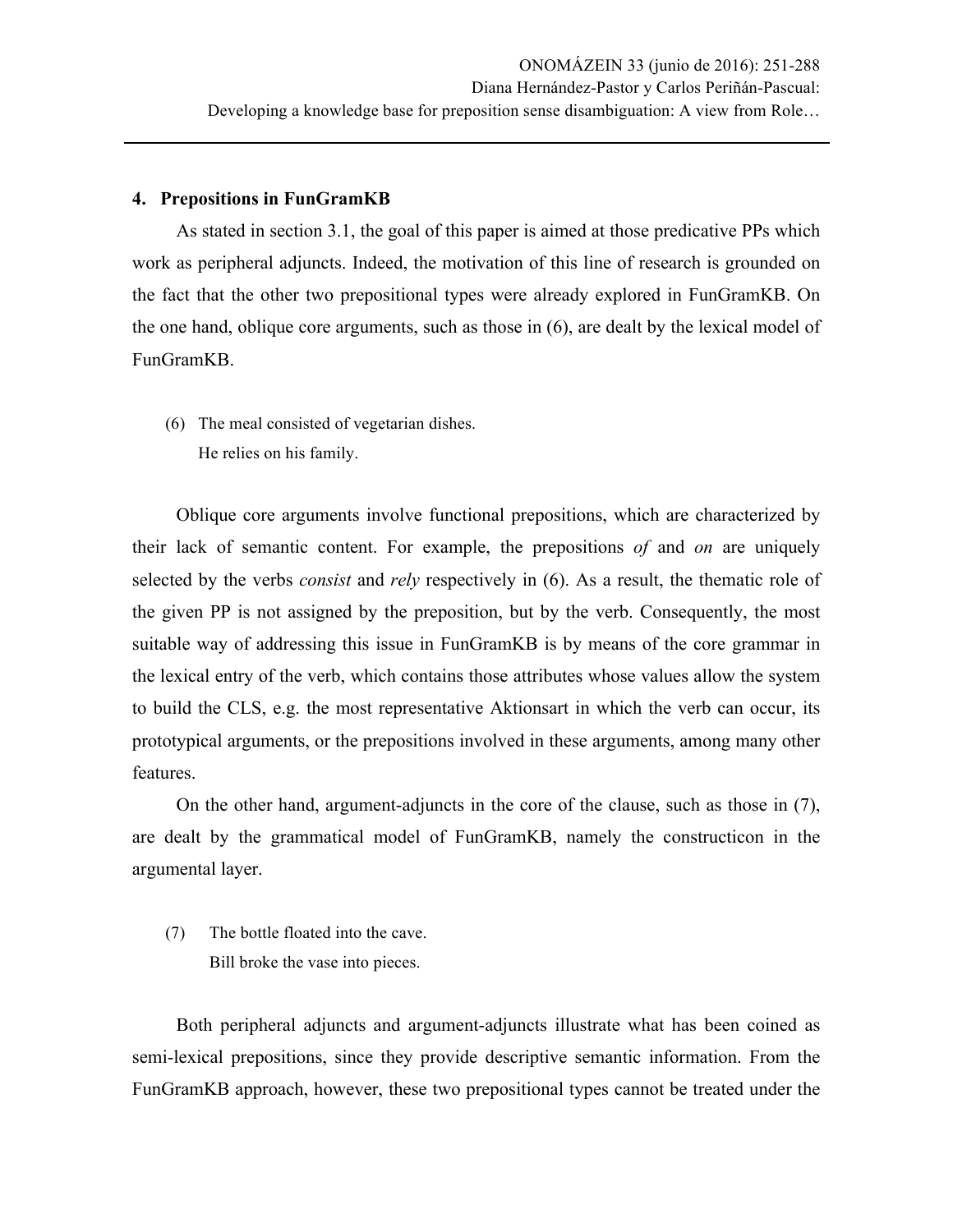same category. Whereas the thematic role of peripheral adjuncts is determined by the preposition, argument-adjuncts belong to subcategorization patterns whose thematic role grids are provided by the constructional schemata of the verb. For example, in the case of (7), the constructional schema assigned to the motion construction enables *float* to mark *into the cave* as Goal, and the constructional schema assigned to the resultative construction enables *break* to mark *into pieces* as Result. For this reason, as far as prepositions are concerned, the pending issue is how to model the knowledge required in FunGramKB to determine the thematic role of PP-adjuncts.

# **4.1. The lexical entry for prepositions**

The prepositions of our study can be treated as predicates with arguments, so we first considered designing a core grammar similar to those for events. However, this hypothesis was soon rejected on the premise that prepositions lack their own Aktionsart, and consequently they cannot be used to generate their own CLS. Therefore, we started to design a new model of lexical entry for prepositions, where the system could store syntactic information related to every sense of the preposition.

The first step was to review the implications for prepositions of being predicative or not. In this regard, we considered what Baldwin et al. (2009) stated as the two most relevant syntactic features of prepositions for NLP applications, i.e. selection and valence. On the one hand, selection is the feature of prepositions that determines if a given preposition is selected by a governor or not. Therefore, oblique core arguments and argument-adjuncts in RRG involve selected prepositions, since the presence of the preposition is dependent on the lexical and constructional semantics of the verb respectively. By contrast, peripheral adjuncts involve unselected prepositions, which do not depend on the verb. On the other hand, valence refers to the transitivity of the preposition, i.e. the ability of the preposition to select an object (or internal argument) in order to construct PPs. Considering that our objective is to analyze those PPs that function as peripheral adjuncts, we can assume that we work on unselected prepositions with transitive valence. The implications of these two features for the knowledge base are further analysed in the remainder of this section.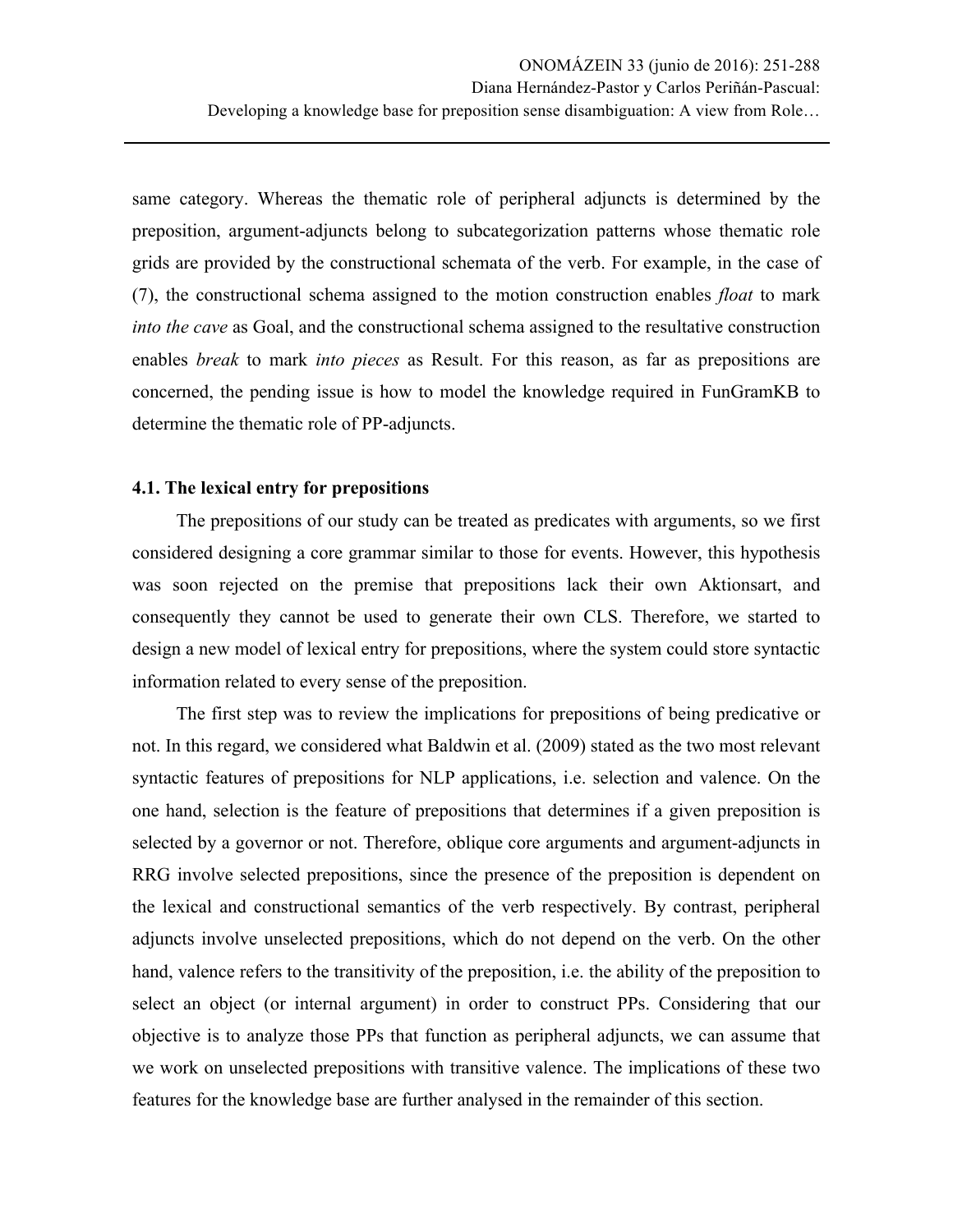It is beyond discussion that the unselected preposition contributes semantically to the PP in which it appears, as shown in (8):

(8) Jane and Tom talked about the situation in the workshop.

In turn, this PP behaves as a relatively independent element that also contributes to the semantics of the overall clause by offering a location for the action denoted by the main verb. This perspective can lead to the misunderstanding that PP-adjuncts may be totally independent from the rest of the clause. However, in spite of their autonomy, adjuncts help to shape the aspectual meaning of the clause beyond the semantic level of the meaning of the preposition. In this regard, we agree with Cortés-Rodríguez (2014) that aspectual features should be distributed into the four RRG layers of the sentence, in such a way that the aspectual information provided in one layer could be extended to the next layer by means of the lexico-conceptual linkage. According to his proposal, the interpretation of aspectual features within the RRG framework would take place at the predicate (e.g. Aktionsart), nucleus (e.g. aspect operator), core (e.g. incremental complement) and clause (e.g. tense operator) layers of the sentence. One of the key issues of this proposal is the sharp distinction between L[exical]-(a)telicity, which refers to the aspectual feature of the Aktionsart, and S[yntactic]-(a)telicity, which refers to the aspectual feature of the core; whereas the former characterizes the event-type of a given predicate, the latter describes the specific event of a clause. For example, the event in (9) is interpreted as expressing unbounded time, since it is derived from a predicate whose Aktionsart is an activity in the lexical entry (i.e. L-atelic).

(9) Larry painted.

However, a quantified complement with the same verb, as in (10), marks the culmination of the action, resulting in an active accomplishment which licenses a telic temporal PP-adjunct (i.e. S-telic).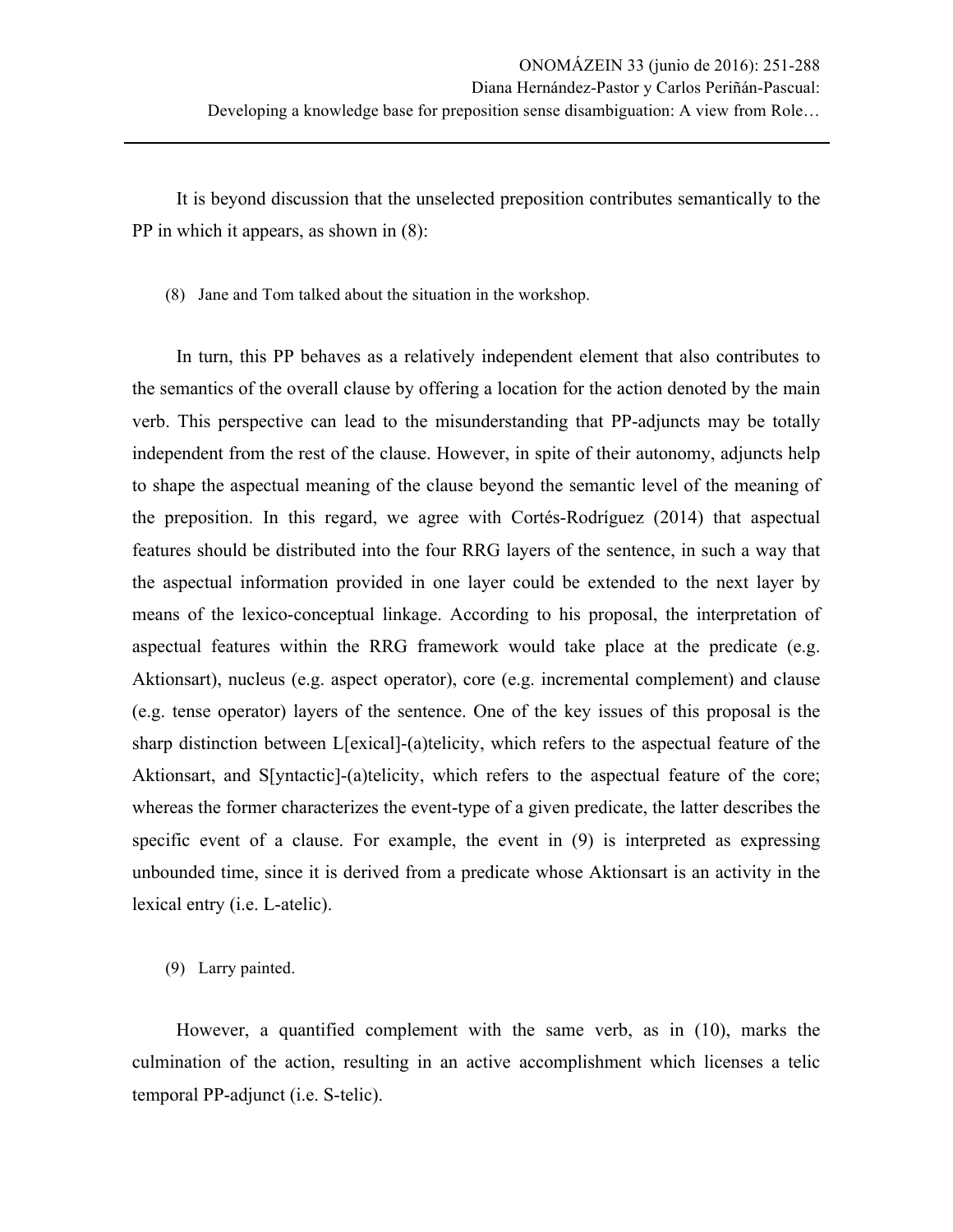(10) Larry painted three portraits in two hours.

In these cases, FunGramKB should be halfway between the lexical approach of RRG and Cortés-Rodríguez's constructional approach. On the one hand, the lexical entry of the preposition should include those aspectual markers with which the preposition could be in consonance. These markers would be part of feature-based structures in the form of attribute-value matrices (AVMs) within lexical rules, which are automatically derived from the Lexicon and the Ontology. On the other hand, as these aspectual markers could be merged through non-monotonic unification operations with other AVMs from syntactic and constructional rules in the grammar of the language, we claim that telicity shifts could be considered a syntactic phenomenon in ARTEMIS.

Finally, concerning the second feature of predicative prepositions, we also intended to include information about their internal argument in the lexical entry. As the semantic head of the PP, the preposition is involved in co-occurrence restrictions with the arguments of the verb, so the semantic content of the internal argument of the preposition is constrained. As exemplified by Rauh (1993: 108), the preposition *at* allows a spatially interpretable complement in (11a), but the preposition *above* cannot take a complement marked as temporal in (11b).

(11) a. Bill arrived at the station. b. \*Bill stayed above an hour.

However, we soon realized that an ontological approach to selectional preferences is more efficient to minimize redundancy in a multilingual setting.

Consequently, we decided a single criterion for the design of the lexical model of prepositions: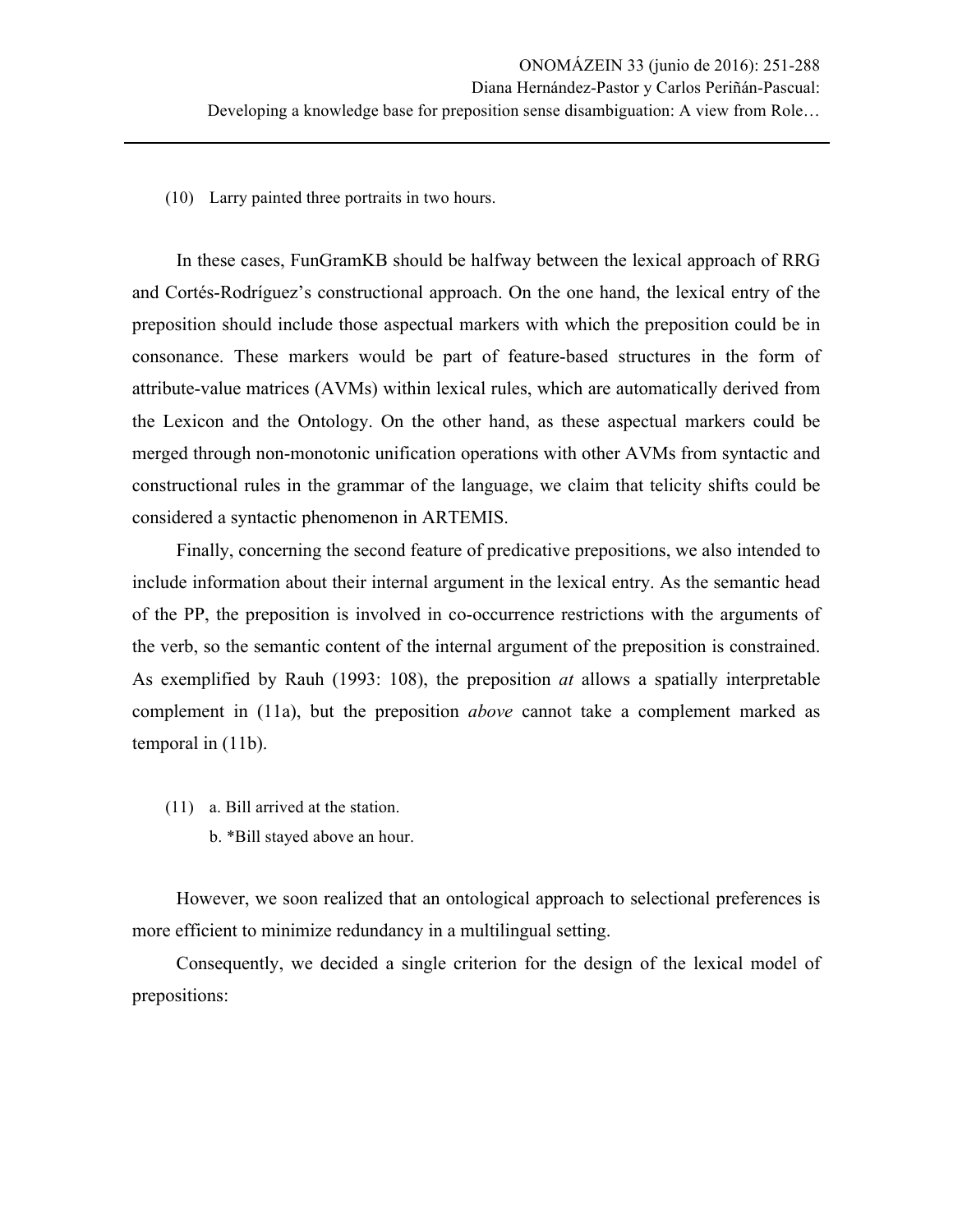• CRITERION #1: The lexical entry should state the way in which the preposition interacts with aspectual features at the predicate, nucleus, core and clause layers of the sentence.

#### **4.2. Towards an ontology of relations**

The FunGramKB ontology is currently organized into three subontologies: #ENTITY for nouns, #EVENT for verbs and #QUALITY for adjectives. The goal of this section is to describe the methodological underpinnings for the construction of the subontology of #RELATION, which is linguistically instantiated by prepositions.

First, as stated by Hindle and Rooth (1993), neglecting the information regarding the object of the preposition could prevent the system from achieving the expected results. For example, the two sentences in (12) show that not only the Aktionsart of the clause and the argument structure may help disambiguate a given PP-adjunct but also the object of the preposition can help to trigger the appropriate sense of the preposition, e.g. temporal in (12a) and locative in (12b).

(12) a. Britain reopened its embassy in December. b. Britain reopened its embassy in Teheran.

In these examples, the sense of the preposition can only be determined by the selectional preference of the relation, being this information obtained from the FunGramKB conceptual modules. Thus, the conceptual referent of *December* in (12a) becomes \$DECEMBER\_00 in the ontology, and that of *Teheran* in (12b) becomes %TEHERAN\_00 in the onomasticon. As seen in the conceptual paths of (13a) and (13b), the former is categorized as Time, whereas the latter is categorized as Place.

(13) a. +TIME  $00 \gg$  +PERIOD  $00 \gg$  +MONTH  $00 \gg$  \$DECEMBER 00 b. +PLACE  $00 \gg$  +ARTIFICIAL AREA  $00 \gg$  +TOWN  $00 \gg$  +CITY  $00 \gg$ \$CAPITAL\_00 >> %TEHERAN\_00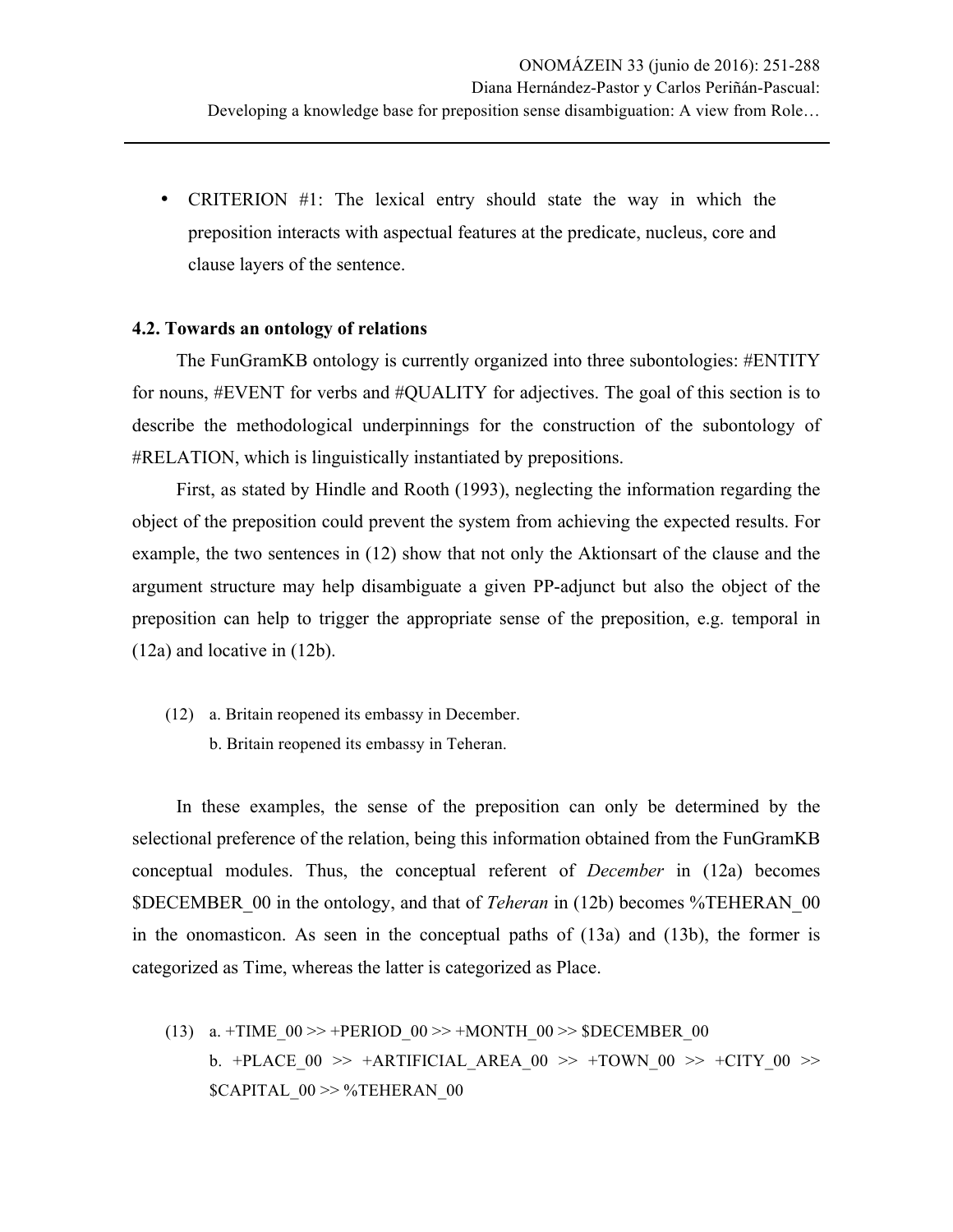Second, we decided that the conceptual entry of the relation should be devoid of any meaning postulate. This decision is motivated by the role of prepositions in the CLS and the COREL scheme. In ARTEMIS, the CLS serves as the pivotal representation between the input text and the COREL scheme, which in turn serves as the pivotal representation between the CLS and the automated reasoner. Periñán-Pascual (2013) explained this lexicoconceptual linkage with the sentence "The juice froze black in the refrigerator", whose CLS and COREL scheme are shown in (14) and (15) respectively:

- (14)  $\leq$ <sub>IF</sub> DECL  $\leq$ <sub>Tense</sub> past  $\leq$ <sub>CONSTR-L1</sub> RESI  $\leq$ <sub>CONSTR-L1</sub> INCH  $\leq$ <sub>AKT</sub> ACC [+FREEZE 00 (+JUICE\_00-Referent, +BLACK\_00-Result)] (+REFRIGERATOR\_00-Location) >>>>>
- (15)  $+(e1: past + FREEZE_00 (x1)Then (x2: +JUICE_00)Referent (f1: (e2: +BECOME_00))$  $(x2)$ Theme  $(x3: +BLACK_00)$ Attribute))Result  $(f2: +REFRIGERATOR_00)$ Location)

When some kind of reasoning with the input is required, the CLS should be transduced into a COREL scheme, so that it can be enriched by the conceptual knowledge from the FunGramKB cognitive modules. For example, the COREL scheme (15) can be extended to (16) through the meaning postulate of +FREEZE 00.

(16)  $+(e1: past + COOL\_00 (x1)$ Theme (x2: +JUICE 00)Referent (f1: +MUCH 00)Quantity (f2: (e2: +BECOME 00 (x2)Theme (x3: +SOLID\_00  $&$  +BLACK)Attribute))Result (f3: +REFRIGERATOR\_00)Location)

But what about prepositions in this mapping of the input text into the CLS, and in turn into the COREL scheme? As can be seen in (14), prepositions do not become formalized as conceptual units, just like noun, verbs and adjectives do, but as thematic roles. Therefore, the meaning postulate of a relation would play no role at all in the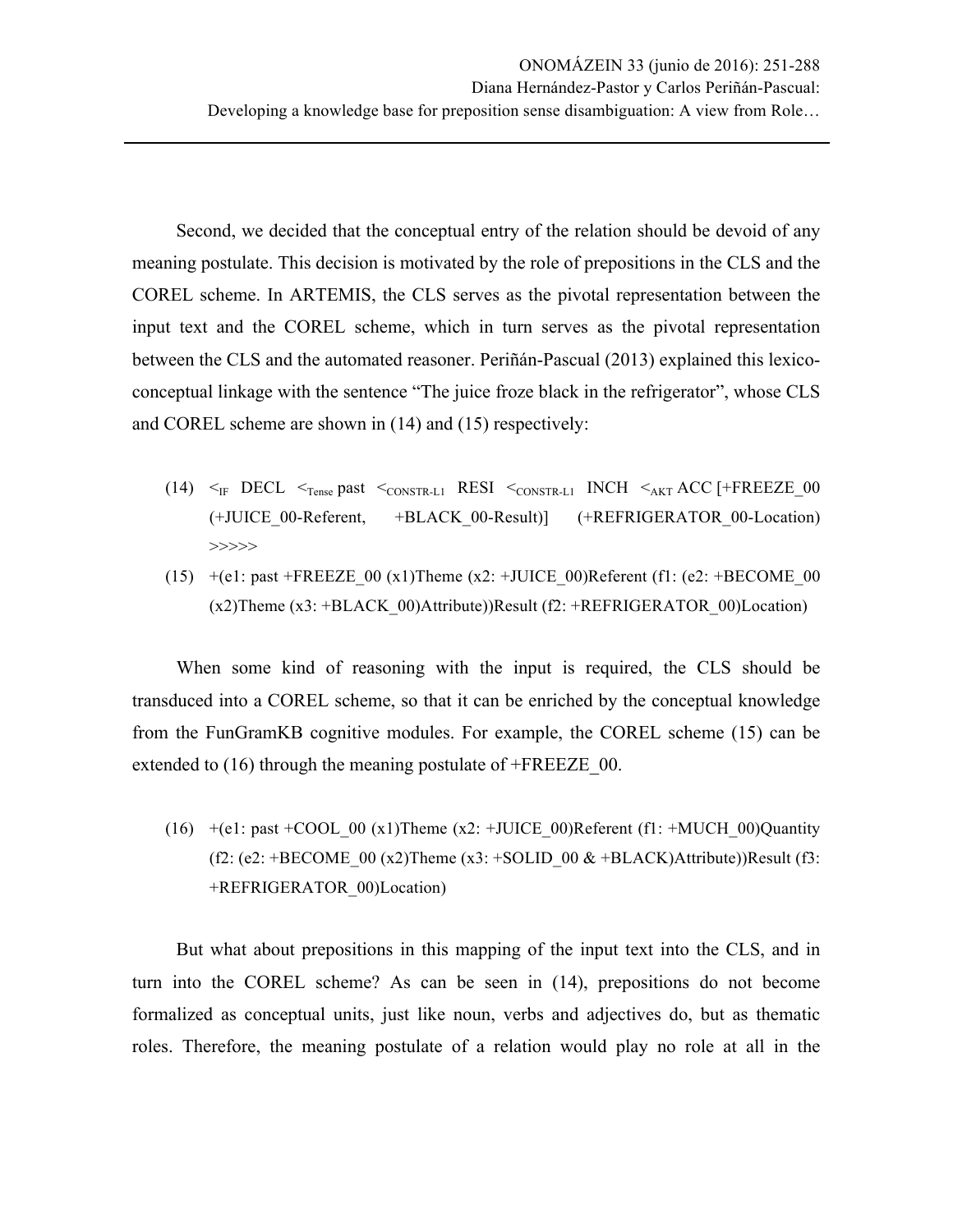FunGramKB ontology, since relations do not contribute to the extension of COREL schemata after the lexico-conceptual linkage.

Third, we intended to devise a three-layered ontological model for relations, including metaconcepts, basic concepts and terminals. However, since there are no meaning postulates in this subontology, there is no point in making a difference between basic and terminal concepts<sup>6</sup>, so the logical procedure was for the latter to disappear.

Four, the only taxonomic relation permitted in the FunGramKB ontology is subsumption, i.e. the IS-A relation (Periñán-Pascual and Arcas-Túnez, 2010b). However, and in the absence of further evidence, we thought that at least for now there should be no ontological depth below the metaconceptual layer. This idea is supported by the fact that one of the mechanisms to extend the meaning postulate of a concept is by means of inheritance, which "involves the transfer of one or several predications from a superordinate concept to a subordinate one in the ontology" (Periñán-Pascual and Arcas-Túnez, 2005: 241). As there are no meaning postulates in the subontology of relations, then there is no point to relate conceptual units through subsumption, since no predication can be inherited. It is important to note, however, that metaconcepts should not be deemed as conceptual units but as universal cognitive dimensions which facilitate the integration and exchange of information with other ontologies. Therefore, hierarchization is justified only in the case of metaconcepts.

Consequently, we decided the following criteria for the development of the subontology of relations:

- CRITERION #2: the conceptual entry of the relation should contain a thematic frame including the selectional preference(s) of its internal argument.
- CRITERION #3: the subontology of relations consists of two types of concepts, i.e. metaconcepts and basic concepts.

<u> 1989 - Johann Stein, markin film yn y breninn y breninn y breninn y breninn y breninn y breninn y breninn y b</u>

<sup>&</sup>lt;sup>6</sup> Recall that the borderline between basic and terminal concepts is based on the presence or lack of definitory potential to take part in meaning postulates.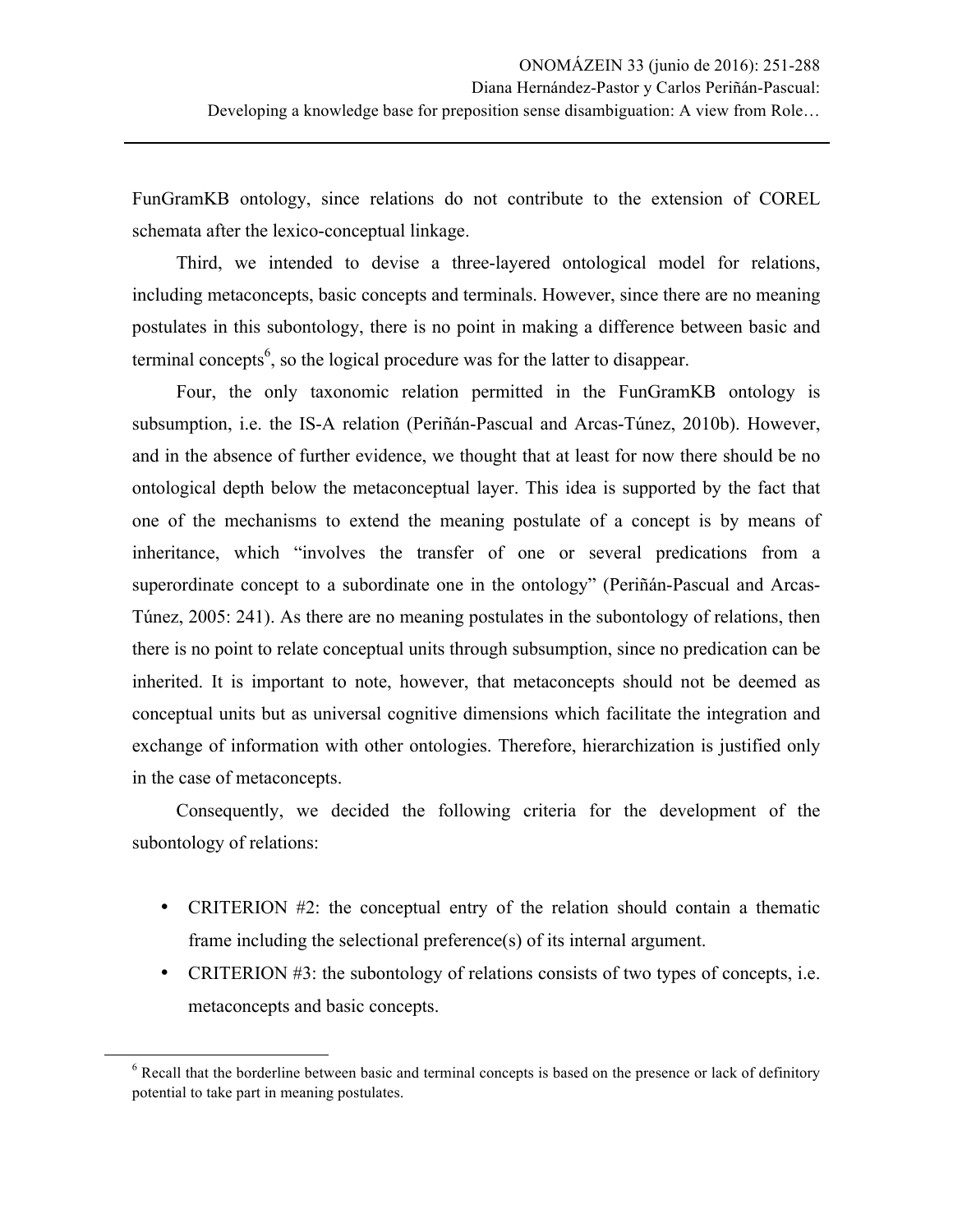• CRITERION #4: subsumption-based hierarchization only takes place in the metaconceptual level.

## **5. Analyzing the temporal domain of English prepositions**

To illustrate the methodological underpinnings of the lexico-conceptual model devised in section 4, we are going to consider the temporal senses of prepositions *at*, *by*, *for*, *in*, *on*, *since*, *until* and *within*.

FunGramKB adopts a conceptualist approach to language processing, where the ontology is the component which feeds the lexicon. In other words, the lexical entry of a given word cannot be populated unless that word has been assigned to a conceptual unit in the ontology. Therefore, we moved onto the conceptual modelling stage, going from the macrostructure (i.e. the ontological organization of the domain) to the microstructure (i.e. the entry of basic concepts).

First of all, the subontology should be provided with a metaconceptual level, so that basic concepts can be placed in the appropriate cognitive dimension (cf. CRITERION #3). For this purpose, we created #RELATION as the root metaconcept of this subontology of relations. Then, since relations always take the form of thematic roles in the CLS of a sentence, the most logical approach was to take the inventory of thematic roles for FunGramKB satellites as metaconceptual categories subsumed by #RELATION (cf. CRITERION #4). Table 1 shows the metaconcepts which resulted from these thematic roles.

| #BENEFICIARY | #GOAL       | #PURPOSE  |
|--------------|-------------|-----------|
| #COMPANY     | #INSTRUMENT | #QUANTITY |
| #COMPARISON  | #LOCATION   | #REASON   |
| #CONDITION   | #MANNER     | #SCENE    |
| #DURATION    | #MEANS      | #SPEED    |
| #FREQUENCY   | #POSITION   | #TIME     |

**Table 1**. Metaconceptual dimensions in the #RELATION subontology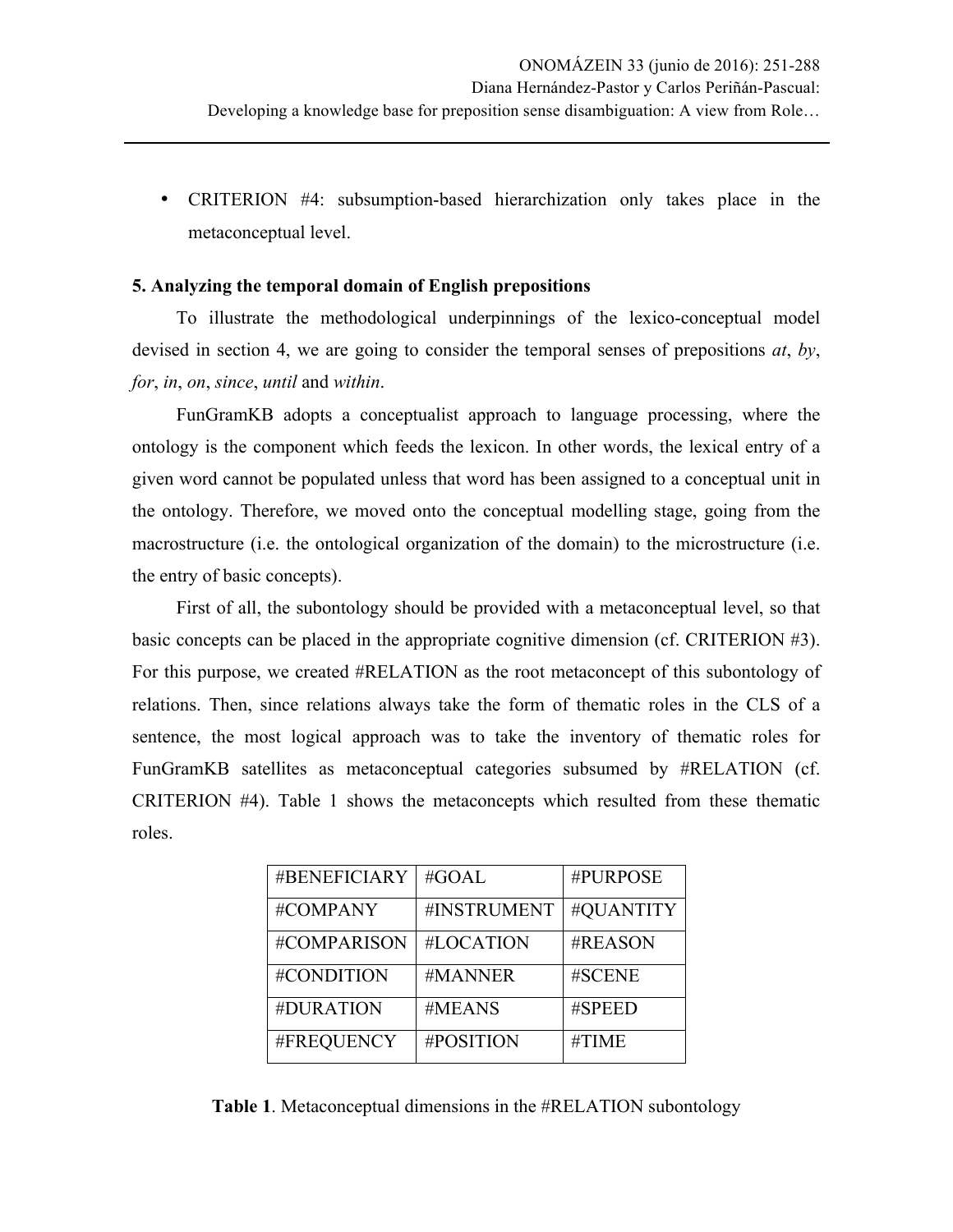Once we focused on the #TIME dimension, we determined to create deeper metaconceptual levels, so that finer temporal dimensions would reflect the way that "the senses of prepositions tend to be closely related to one another" (O'Hara and Wiebe, 2009: 151). To avoid having to reinvent the wheel, we reviewed scientific literature to look for a taxonomy of temporal prepositions to be computerized for natural language understanding and to provide an adequate account of the RRG aspectual distinctions. Our ontological modelling of the #TIME dimension was finally grounded on Brée's research (Brée, 1992; Brée and Pratt-Hartmann, 2002), whose framework of analysis "is likely to be reflected in the use of temporals in all languages, or at least all European languages" (Brée, 1992: 347).

To understand the semantics of temporal PP adjuncts, three notions of time should be considered<sup>7</sup>:

- (i) the time of occurrence of the event of the predication (TOE),
- (ii) the time from which TOE is computed, i.e. the time of reference (TOR), and
- (iii) the length of time introduced by the argument of the temporal preposition (*t*).

Given these temporal parameters, we could model the whole #TIME dimension, including metaconcepts and basic concepts, as shown in figure 5. The description of each metaconcept is provided below.

 <sup>7</sup> The notions (i-ii) are inspired on Reichenbach's (1947) *point of the event* and *point of reference*. For example, in a statement such as *When John arrived, Mary had gone out*, the point of the event is the moment when Mary went out and the point of reference is the moment when John arrived.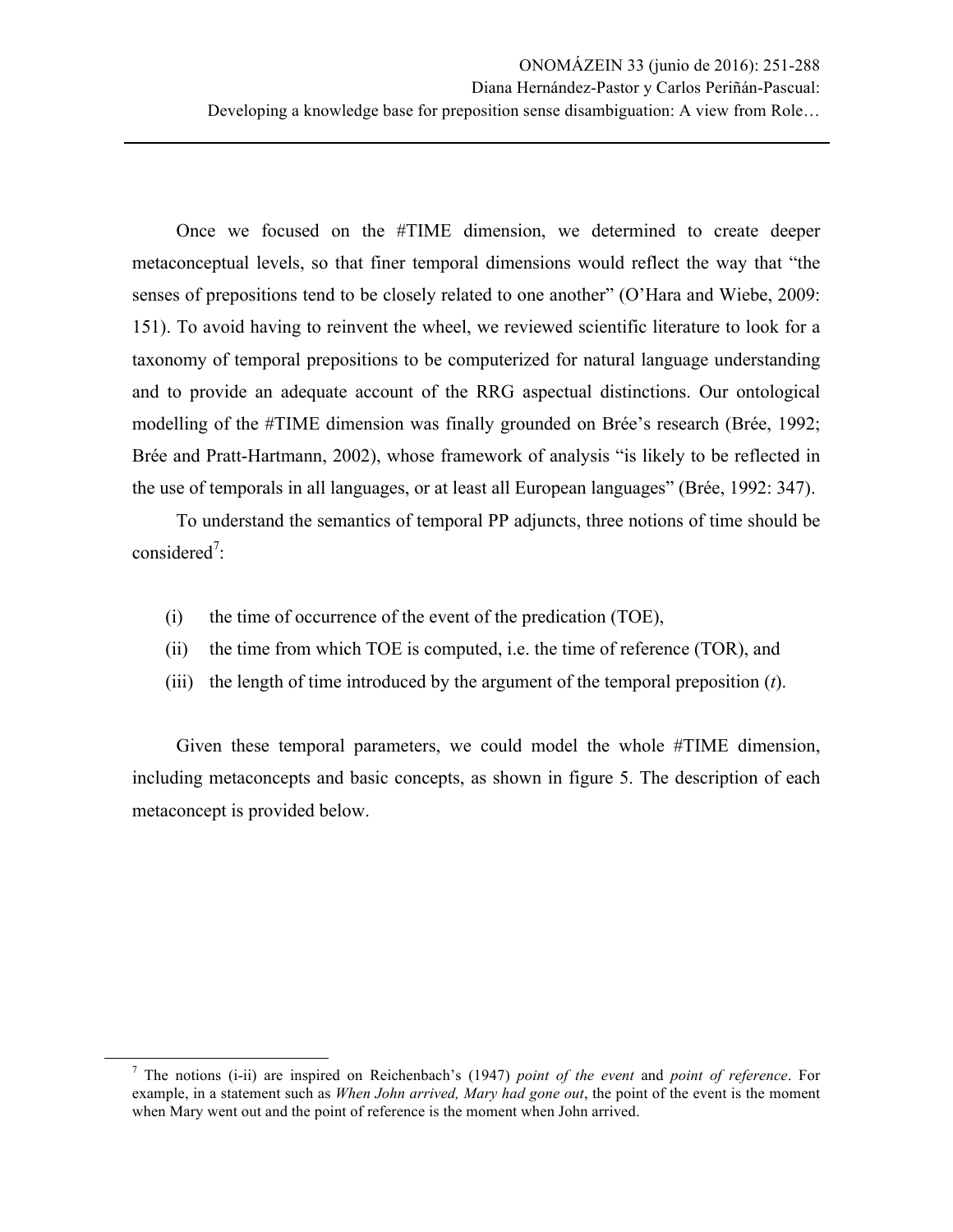

**Figure 5**. The #TIME dimension in the #RELATION subontology

- #DURATION: *t* is a time without an actual location on the time axis.
	- $\circ$  #DURATION F1: the TOE is the same as *t*, i.e. TOE = *t*.
		- #DURATION F1 1: the predication does not imply a terminal point of the event.
		- #DURATION F1 2: the predication implies a terminal point of the event.
	- o #DURATION\_F2: the TOE is located with respect to the TOR.
		- #DURATION F2 1: the TOE is located at a specific time later than the TOR, where  $TOE = TOR + t$ .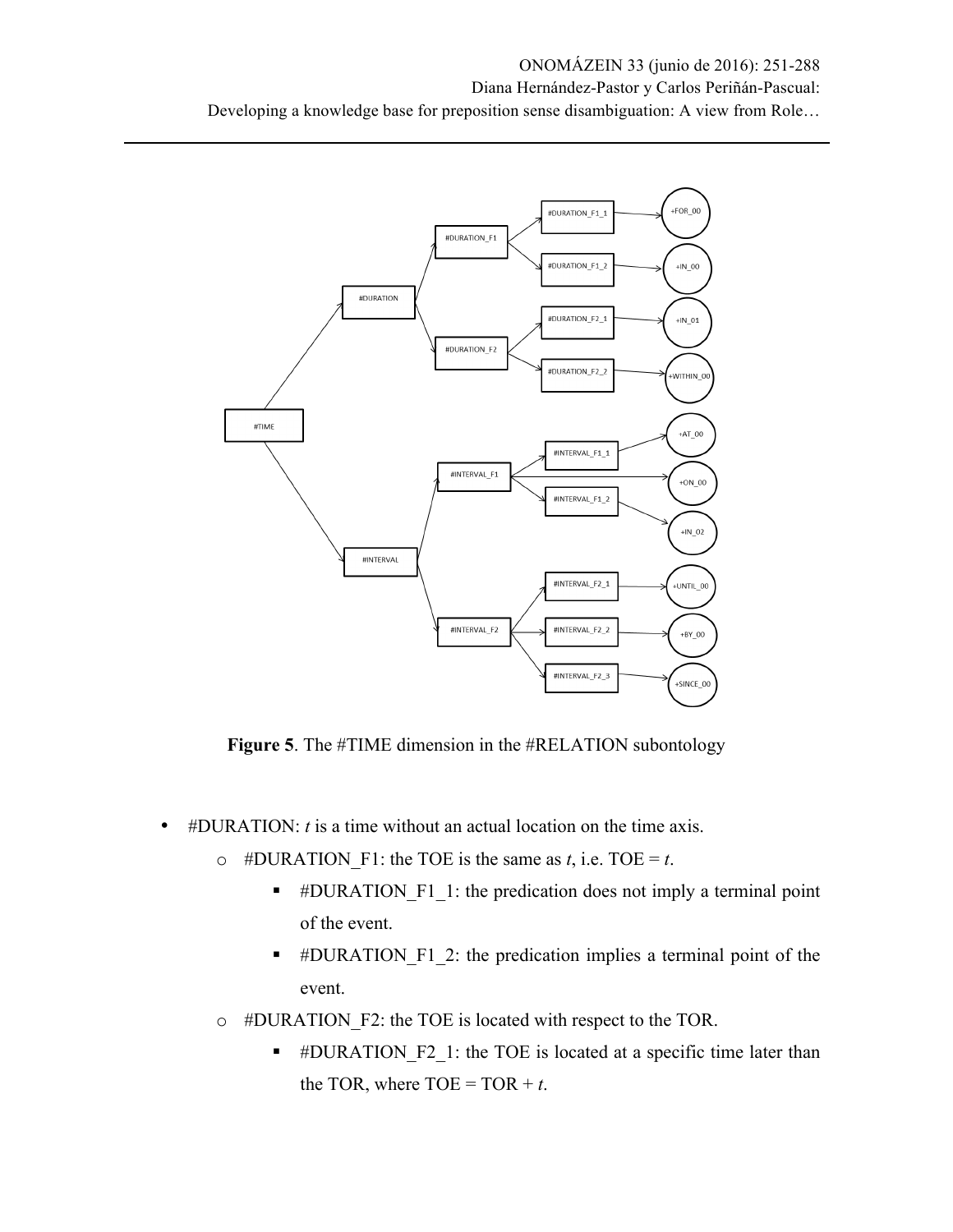- § #DURATION\_F2\_2: the TOE is located in a range of time with the TOR at one end and  $t$  at the other, so that  $TOE < TOR + t$ .
- #INTERVAL: *t* is a time with an actual location on the time axis.
	- $\circ$  #INTERVAL F1: the TOE is the same as *t*, i.e. TOE = *t*.
		- **•** #INTERVAL F1 1: *t* is a time point.
		- **•** #INTERVAL F1 2: *t* is a period.
	- o #INTERVAL\_F2: the TOE is located in a range of time with the TOR usually at one end and *t* at the other.
		- § #INTERVAL\_F2\_1: *t* begins at the TOR by default, and the TOE must last the whole  $t^8$ .
		- § #INTERVAL\_F2\_2: *t* begins at the TOR, and the TOE can last the whole *t* or be located at some point of *t*.
		- § #INTERVAL\_F2\_3: *t* always ends at the TOR.

The next step involved the lexicalization of each relation, as shown in table 2.

| <b>Relations</b> | <b>Lexical units</b>       | <b>Example</b>                       |  |
|------------------|----------------------------|--------------------------------------|--|
| $+FOR$ 00        | for                        | We sat in the coach for three hours. |  |
| $+IN$ 00         | 1n                         | He walked two miles in eight days.   |  |
| $+IN$ 01         | $\ddot{\phantom{0}}$<br>1n | I'll have some breakfast ready in a  |  |
|                  |                            | few minutes.                         |  |
| $+WITHIN$ 00     | within                     | The train will leave within an hour. |  |
| $+AT$ 00         | at                         | The funeral will be carried out this |  |
|                  |                            | afternoon at 3.00.                   |  |
| $+ON$ 00         | <sub>on</sub>              | John arrived on Sunday morning.      |  |
| $+IN$ 02         | in, during                 | neighbors<br>My<br>moving<br>were    |  |

 <sup>8</sup> This default may be overridden using *from*, as in *Peter will be in Paris from the end of March until June*.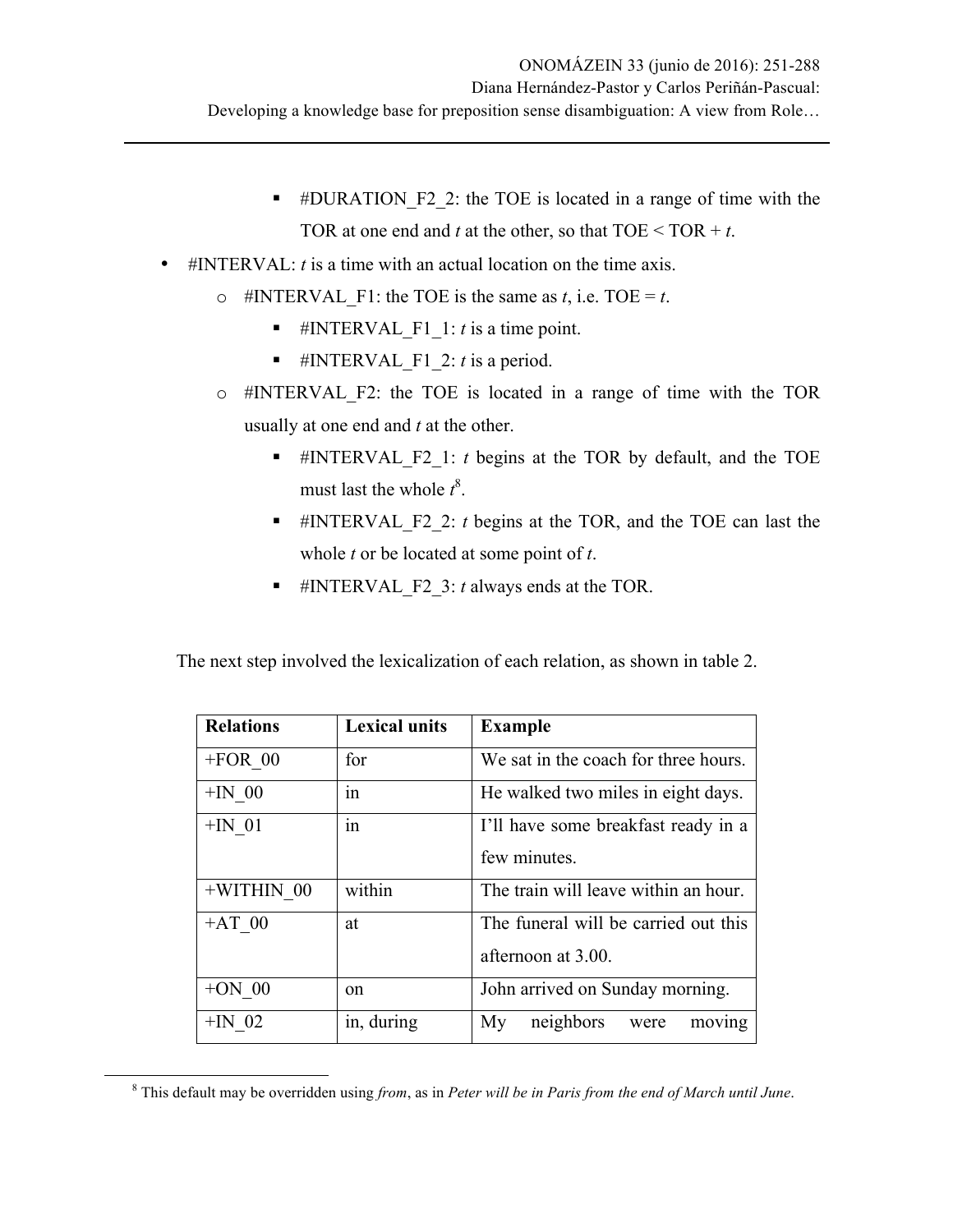|              |             | furniture in the evening.        |  |
|--------------|-------------|----------------------------------|--|
|              |             | Sandstorms are common during the |  |
|              |             | winter.                          |  |
| $+UNTIL$ 00  | until, till | They serve food until 7pm.       |  |
| $+BY$ 00     | by          | The work must be finished by May |  |
|              |             | 1.                               |  |
| $+$ SINCE 00 | since       | Arnold has been a member of      |  |
|              |             | parliament since 1987.           |  |

**Table 2**. Lexical units and examples of temporal relations

After the ontological organization of this domain, we developed the conceptual entry for each one of the basic concepts (cf. CRITERION #2). Although this type of conceptual entry only requires information about the thematic frame of the relation, the traversing path from the root metaconcept to a given basic concept can be deemed to provide the meaning of the target concept, as each metaconcept in this subontology describes a semantic feature. In (17), we can see some of the selectional preferences of the concept  $+IN_02$  by way of example.

(17) (f1: 
$$
+AFTERNOON_00 \wedge +CENTURY_00 \wedge +EVENING_00 \wedge +MONTH_00 \wedge +MORNING_00 \wedge +SEASON_00 \wedge +YEAR_00...)
$$

Finally, the ontological modelling was followed by the lexical modelling, where we developed the lexical entry of each of the prepositions linked to any of the above relations (cf. CRITERION #1). To illustrate this stage, let us consider the preposition *in* in the following examples:

(18) John built two houses in 3 months.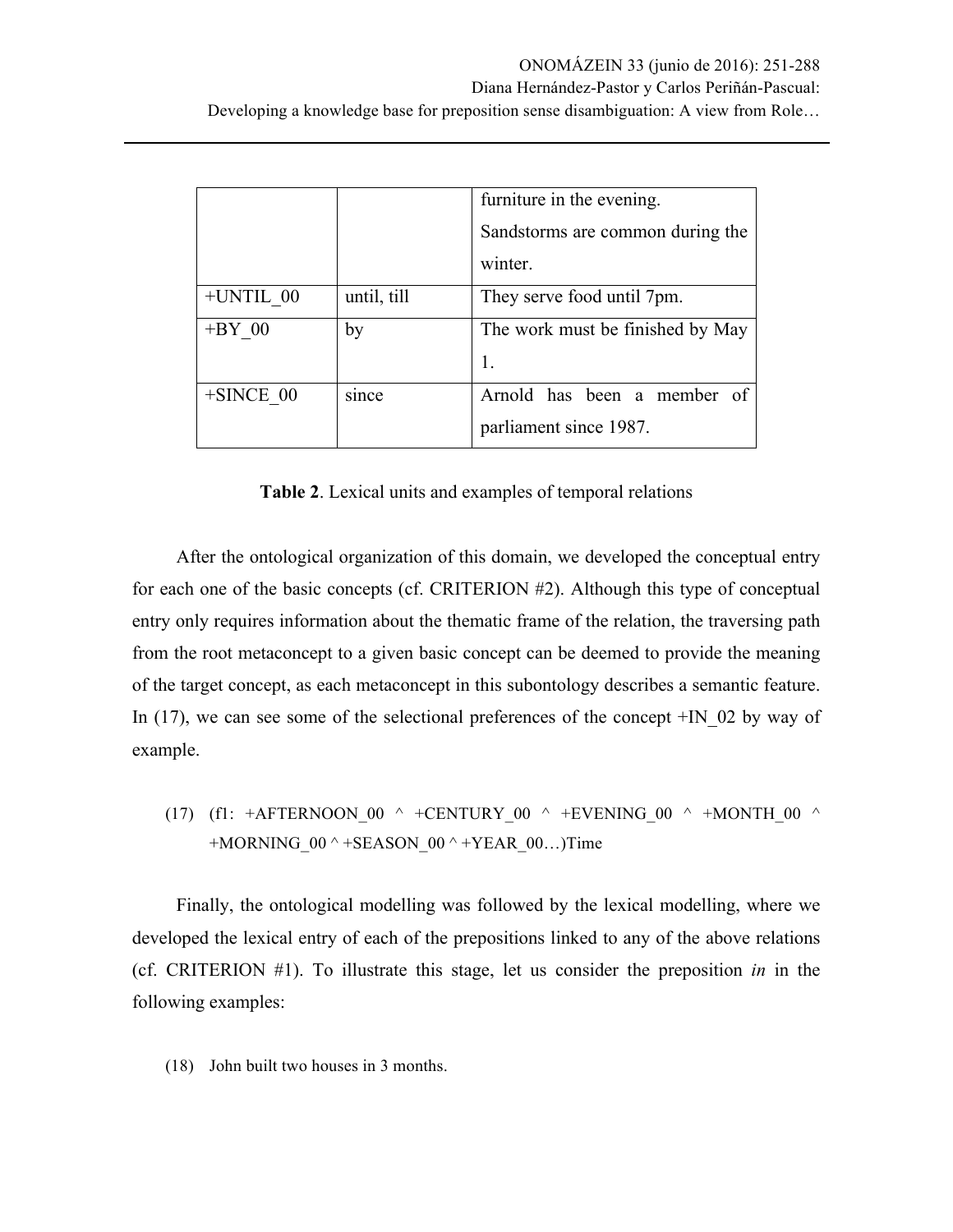- (19) John ran to the park in an hour.
- (20) The train arrives in 10 minutes.
- (21) We shall run in 5 minutes.

In the above examples, the argument of the temporal adjunct is perceived as #DURATION. On the one hand, the preposition in the sentences (18) and (19) should be conceptualized as  $+N$  00, i.e. the TOE is the same as  $t$  and the predication implies a terminal point of the event. As explained in section 4.1, the aspectuality of specific events results from the interaction of aspectual features from the three layers, in such a way that the features in upper layers override those in lower layers. In the case of (18), two features which provide aspectual information are introduced. First, the predicate's Aktionsart describes an atelic event-type. Second, the aspectuality of the core describes a telic event, since the quantified complement brings an end-boundary to the specific event. In the case of (19), the predicate *run* corresponds to an L-atelic activity, but the temporal adjunct encodes a bounded path with the complement, resulting in a S-telic active accomplishment. Both examples demonstrate that the aspectuality of the event in the core overrides the atelicity of the Aktionsart assigned from the lexical entry. Therefore, the lexical entry of the preposition *in* with the sense of +IN\_00 should include the following template of constraints:

(22) [[HEAD: in]

[RELATION: +IN\_00]

[CONSTRAINTS:

[CLAUSE:

[CORE:

[NUC:

[PRED:

[AKT: ACT]]]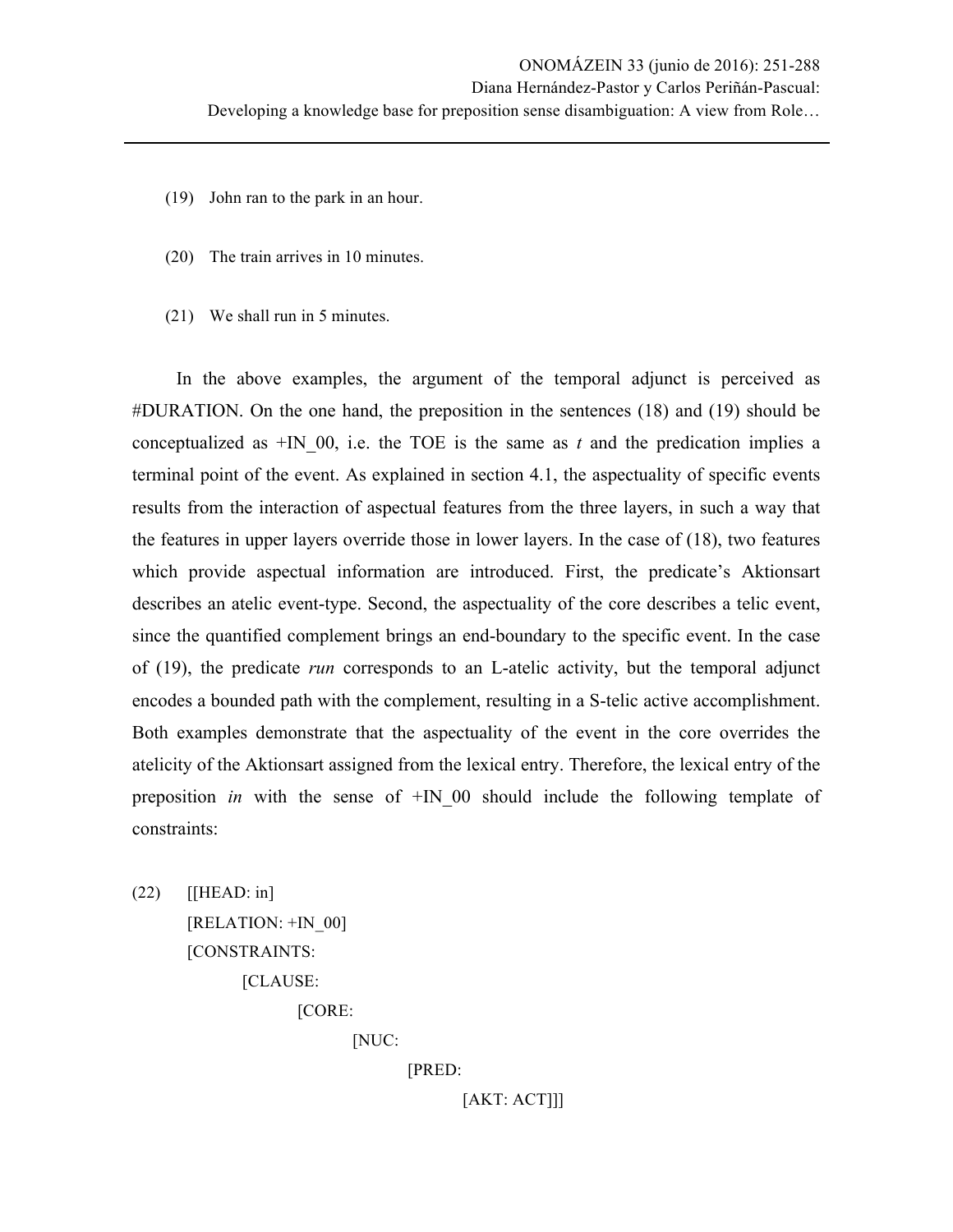[ARGS:

 $[[TYPE: y] [NUM: NOT null]]$  $[[TYPE: y][QNT: NOT null]]$  $[[TYPE: y] [DEF: NOT null]]$ [[TYPE: y][PREP: to]]]]]]]

[AKT-SHIFT: ACA]]

On the other hand, the preposition in the sentences (20) and (21) should be conceptualized as  $+IN$  01, i.e. the TOE is located at a specific time later than the TOR, where  $TOE = TOR + t$ . As stated by Filip (1999: 23), "with achievements and activities the time indicated by the time-span adverbial is calculated from a contextually given reference point", and  $+IN$  01 is a relation whose TOE is located with respect to the TOR. Moreover, this relation cannot be combined with perfective aspect or past tense operators, since the preposition focuses on the beginning of the event. Therefore, the lexical entry of the preposition *in* with the sense of  $+IN$  01 should include the following template of constraints:

 $(23)$  [[HEAD: in] [RELATION: +IN\_01] [CONSTRAINTS:  $[CLAUSE: [TNS: pres]] fut]$ [CORE: [NUC: [ASP: NOT perf] [PRED:  $[AKT: ACT || ACH]]]]]]$ 

At first sight, we might think that, instead of placing these constraints in the lexical entries of the preposition, they could have been assigned to the ontological entry of the relation. In other words, should CRITERION #1 have been treated as other ontological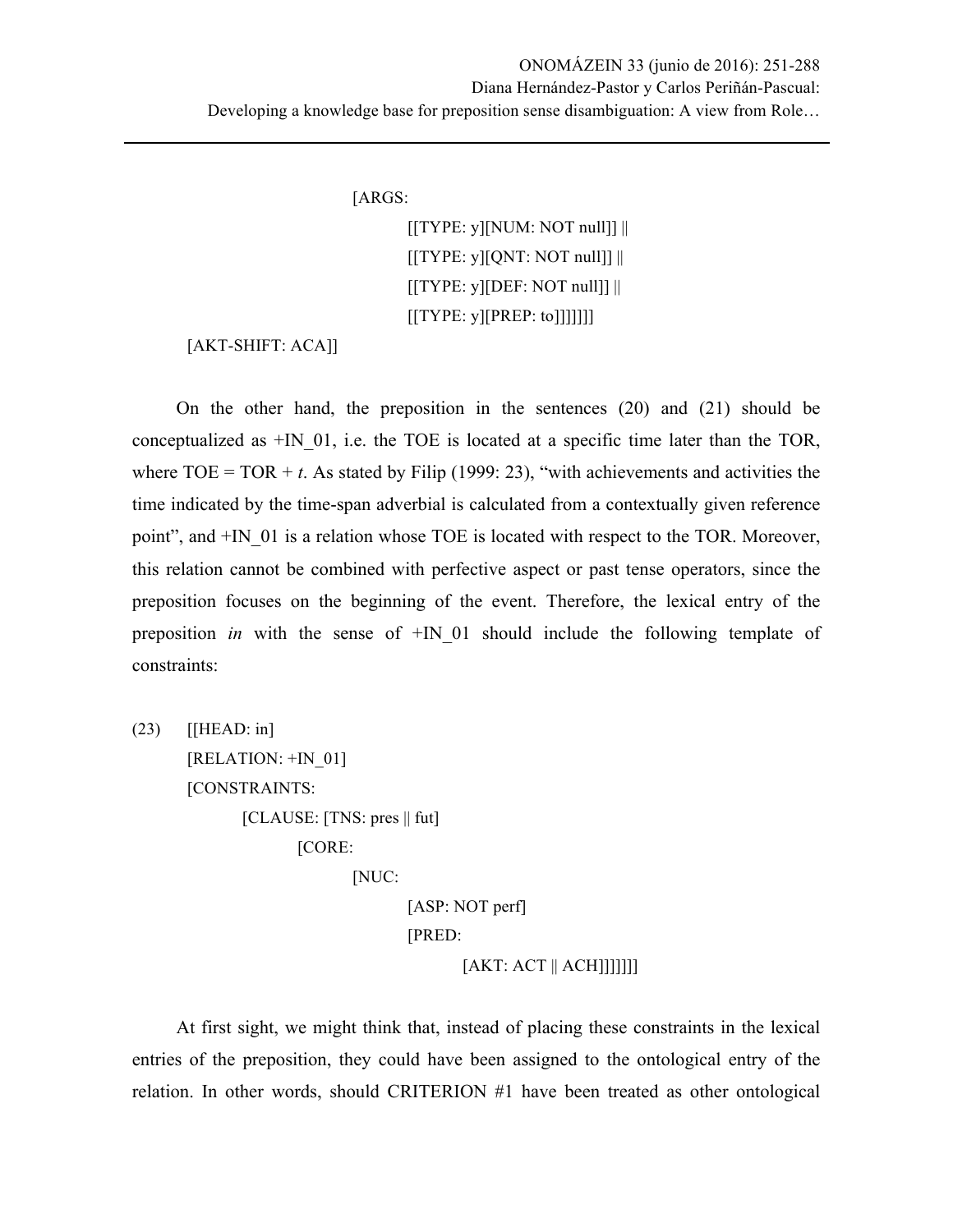guideline? As shown in figure 4, the information about the linguistic behaviour of lexical units (i.e. lexicon) and the semantic knowledge of conceptual units (i.e. ontology) are clearly distributed in different modules of the FunGramKB architecture. In this framework, preposition constraints take the form of lexico-syntactic features where some of their values can be language-dependent, so they must be described in lexical entries. Evidence to support this assertion can be found in the example (24), described by Slabakova (2000: 748):

(24) Tja z-gotvi jadene za 3 cˇasa. 'She cooked some food in three hours'.

In this Bulgarian sentence, although the complement of the verb is a mass noun, a lexically selected morpheme on the verb signals telicity, in such a way that "mass nouns or bare plurals in form take on an interpretation of specified quantity or number" (Slabakova, 2000: 749). Another example which demonstrates that Aktionsart markers are languagedependent is illustrated in (25), where the optional reflexive clitic *se* occurs with a specified cardinality object to reinforce the telicity of the clause:

(25) Juan se comió una hamburguesa en 10 minutos. 'John ate a hamburger in ten minutes'.

Therefore, one of the senses of the prepositions *in* in English, *za* in Bulgarian and *en* in Spanish is conceptualized as  $+IN$  00 in the ontology, but the template of constraints for each preposition cannot contain the same aspectual markers, so it makes more sense to include them in their corresponding lexical entries.

#### **6. Conclusions**

This paper presented the theoretical underpinnings for the development of a subontology of relations together with a lexical model of prepositions within the framework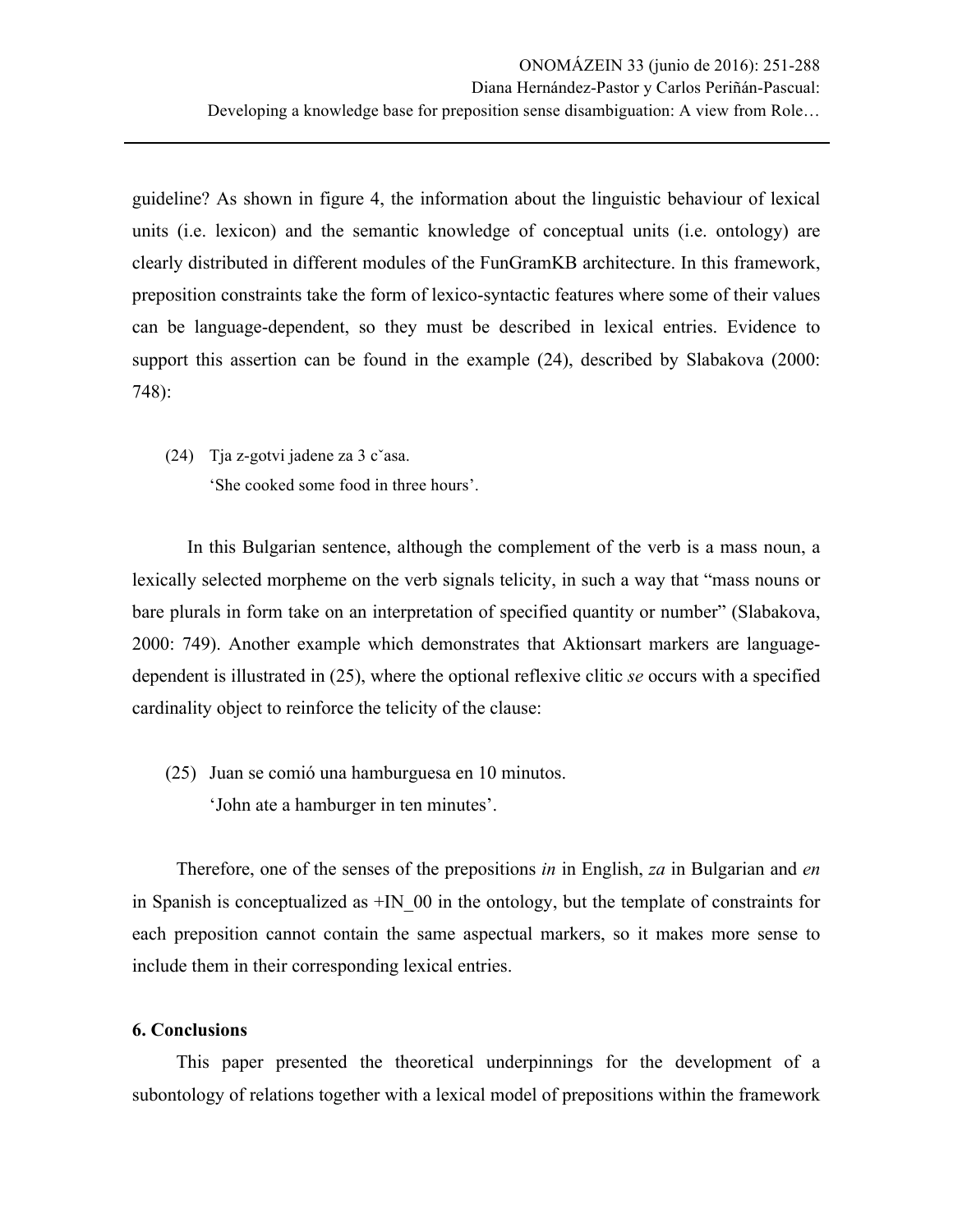of RRG and FunGramKB. In particular, we described not only the principles which structure the ontological organization of relations but also the model of lexico-syntactic constraints which can determine the linguistic contextual cues interacting with the semantics of prepositions. In this case, special emphasis was given to aspectual features in the predicate, nucleus, core and clause levels of the sentence. Since oblique core arguments and argument-adjuncts have already been explored in FunGramKB, this research focused on the predicative PPs which work as adjuncts in the periphery of the RRG clause. The outcome of this work is intended to be used with ARTEMIS, a parser which provides the semantic representation of a text under the format of a CLS.

The theoretical foundation of this lexico-conceptual model was exemplified with the temporal domain of English prepositions. However, we aim to expand this analysis to other semantic domains (e.g. location) and to prepositions in other languages in future research. In this latter case, we do not rule out the possibility that our subontology for the temporal domain could be reviewed in order to accommodate it to other languages, since the structuring of ontologies is usually guided by a process of negotiation.

#### **7. Acknowledgement**

Financial support for this research has been provided by the DGI, Spanish Ministry of Education and Science, grant FFI2011-29798-C02-01. Moreover, much of this work has resulted from the first author's ongoing PhD thesis "La desambiguación semántica de los sintagmas prepositivos como adjuntos periféricos en el marco de la Gramática del Papel y la Referencia: un enfoque desde la lingüística computacional y la ingeniería del conocimiento", to be presented in Universidad Nacional de Educación a Distancia (UNED).

#### **8. References**

ALAM, Yukiko Sasaki, 2004: "Decision Trees for Sense Disambiguation of Prepositions: Case of Over" in *Proceedings of the HLT-NAACL, Computational Lexical Semantic Workshop Conference*, Boston: MA, 52-59.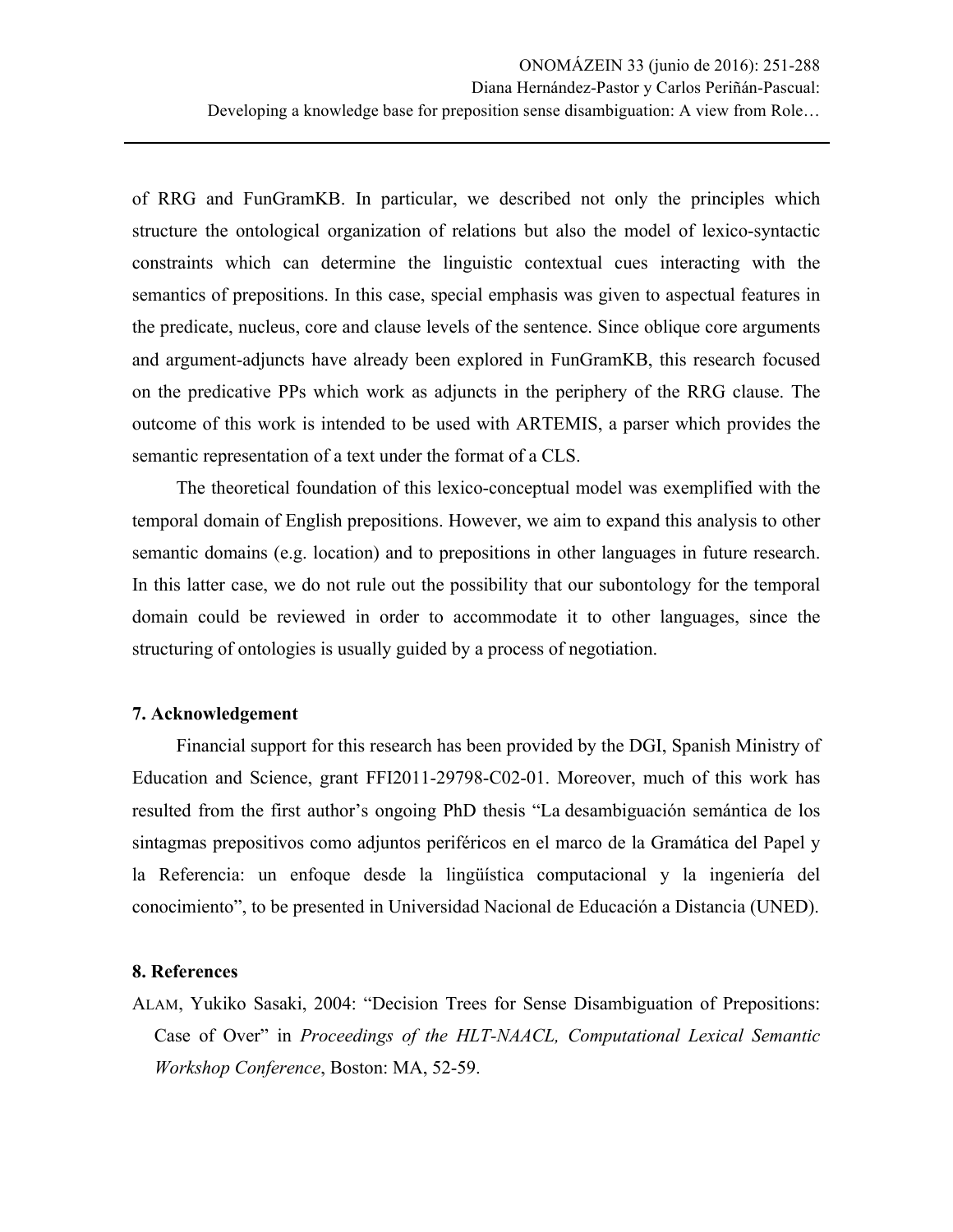- BALDWIN, Timothy, Valia KORDONI and Aline VILLACENCIO, 2009: "Prepositions in Applications: A Survey and Introduction to the Special Issue", *Computational Linguistics* 35(2), 119-147.
- BENNETT, David C., 1975: *Spatial and Temporal uses of English Prepositions: An Essay in Stratificational Semantics*, London: Longman.
- BOONTHUM, Chutima, Shunichi TOIDA and Irwin LEVINSTEIN, 2005: "Sense disambiguation for preposition 'with'" in *Proceedings of the Second ACL-SIGSEM Workshop on the Linguistic Dimensions of Prepositions and their Use in Computational Linguistics Formalisms and Applications*, 153-162.
- BRÉE, David S., 1992: "Words for time" in Françoise MACAR, Viviane POUTHAS and William J. FRIEDMAN (eds.): *Time, Action and Cognition: Towards Bridging the Gap*, Dordrecht: Kluwer, 337-348.
- BRÉE, David S. and Ian E. PRATT-HARTMANN, 2002: "Temporal semantics of prepositions in context" in Susanne FEIGENBAUM and Dennis KURZON (eds.): *Prepositions in their Syntactic, Semantic and Pragmatic Context*, Amsterdam/Philadelphia: John Benjamins, 75-115.
- BRUGMAN, Claudia M., 1981: *Story of Over*. MA. Thesis, University of Berkeley, California.
- CORTÉS-RODRÍGUEZ, Francisco J., 2014: "Aspectual features in Role and Reference Grammar: a layered proposal", *Revista Española de Lingüística Aplicada* 27(1), 23-53.
- DAHLMEIER, Daniel, Hwee TOU NG and Tanja SCHULTZ, 2009: "Joint learning of preposition senses and semantic roles of prepositional phrases" in *Proceedings of the 2009 Conference on Empirical Methods in Natural Language Processing: Volume 1*, 450-458.
- DORR, Bonnie J., 1997: "Large-scale dictionary construction for foreign language tutoring and interlingual machine translation", *Machine Translation* 12(4), 271-322.
- FELLBAUM, Christiane, 1998: *WordNet: An Electronic Lexical Database*, Cambridge, MA: MIT Press.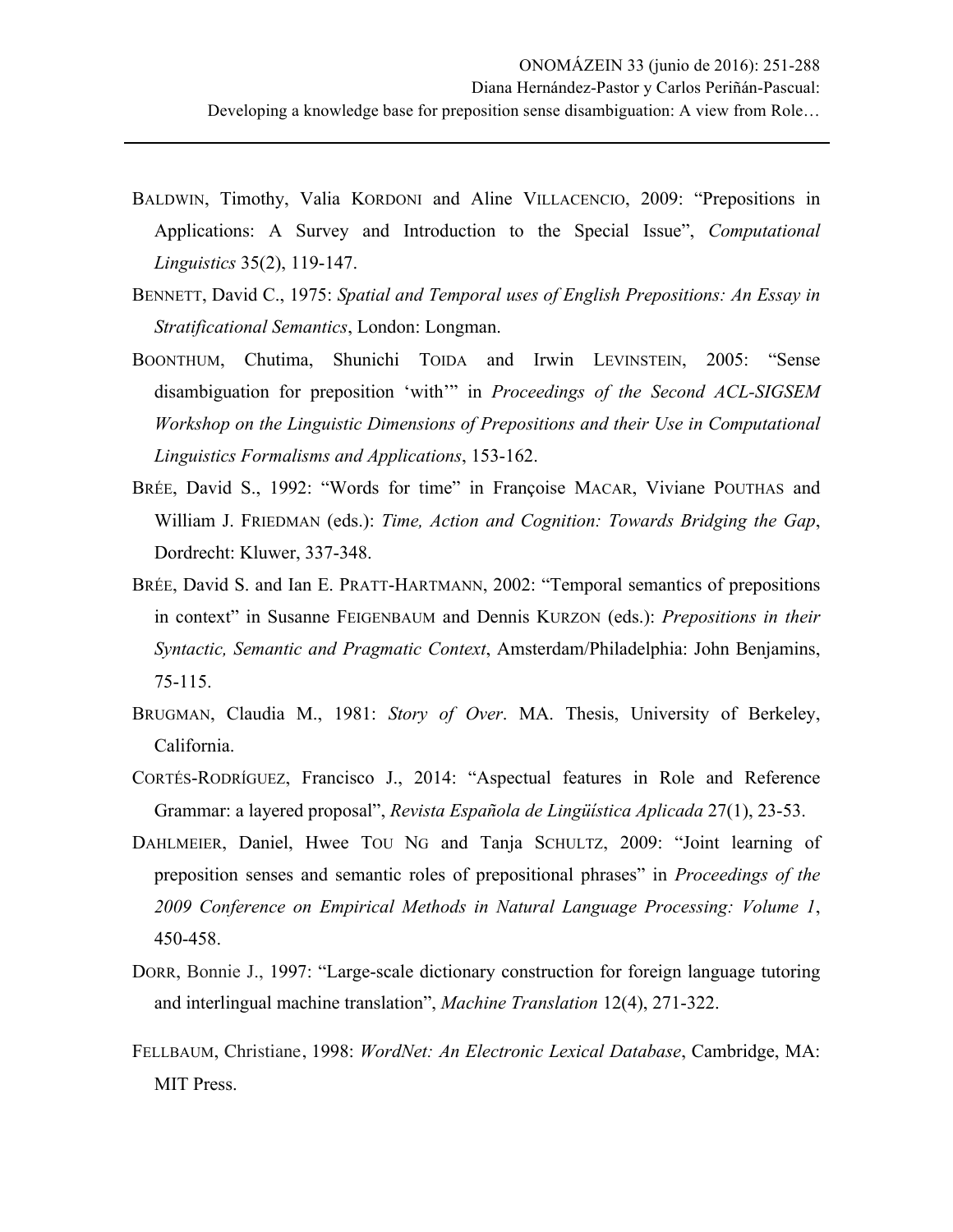- FILIP, Hana, 1999: *Aspect, Eventuality Types and Nominal Reference*, New York: Routledge, Taylor & Francis Group.
- FILLMORE, Charles J., Charles WOOTERS and Collin F. BAKER, 2001: "Building a large lexical databank which provides deep semantics" in *Proceedings of the Pacific Asian Conference on Language, Information and Computation*, Hong Kong, 3-25.
- HANKS, Patrick, 2004: "Corpus Pattern Analysis" in *Proceedings of the 11th EURALEX International Conference*, Lorient, 87-98.
- HARABAGIU, Sanda M., 1996: "An Application of WordNet to Prepositional Attachment" in *Proceedings of the 34th annual meeting on Association for Computational Linguistics*, Association for Computational Linguistics, 360-362.
- HARTRUMPF, Sven, Hermann HELBIG and Rainer OSSWALD, 2006: "Semantic interpretation of prepositions for NLP applications" in *Proceedings of the Third ACL-SIGSEM Workshop on Prepositions*, Trento, 29-36.
- HERSKOVITS, Annette, 1986: *Language and Spatial Cognition. An Interdisciplinary Study of the Prepositions in English*, Cambridge: Cambridge University Press.
- HERSKOVITS, Annette, 1997: "Language, Spatial Cognition, and Vision" in Oliviero STOCK (ed.): *Temporal and Spatial Reasoning*, Dordrecht: Kluwer Academic Press, 155-202.
- HINDLE, Donald and Mats ROOTH, 1993: "Structural ambiguity and lexical relations", *Computational linguistics* 19(1), 103-120.
- JACKENDOFF, Ray, 1983: *Semantics and Cognition*, Cambridge: MIT Press.
- JACKENDOFF, Ray, 1990: *Semantic Structures*, Cambridge: MIT Press.
- JACKENDOFF, Ray, 1996: "Conceptual Semantics and Cognitive Semantics", *Cognitive Linguistics* 7, 93-129.
- JOLLY, Julia, 1991: *Prepositional analysis within the framework of role and reference grammar*, Berlin: Peter Lang.
- JOLLY, Julia, 1992: "Preposition Assignment in English" in J. R. vAN VALIN (ed.): *Advances in Role and Reference Grammar*, Amsterdam/Philadelphia: John Benjamins Publishing Company, 275-310.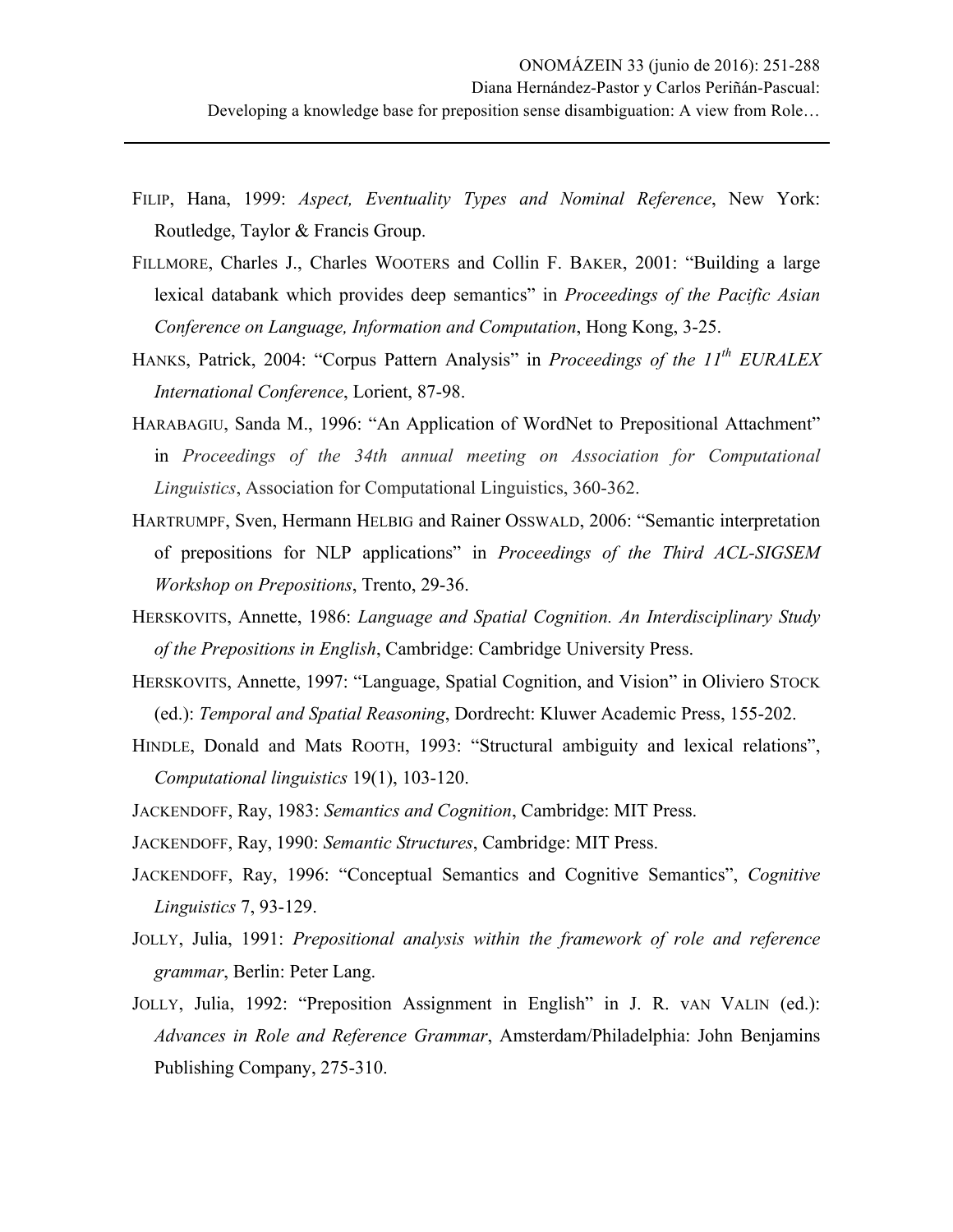- LAKOFF, George, 1987: *Women, Fire and Dangerous Things: What Categories Reveal About the Mind*, Chicago: The University of Chicago Press.
- LINDSTROMBERG, Seth, 2010: *English Prepositions Explained*, Amsterdam/Philadelphia: John Benjamins Publishing Company.
- LITKOWSKI, Ken C., 2013a: "The Preposition Project Corpora", *Technical Report* 13-01, Damascus, MD: CL Research.
- LITKOWSKI, Ken C., 2013b: "Preposition Disambiguation: Still a Problem", *Technical Report* 13-02, Damascus, MD: CL Research.
- LITKOWSKI, Ken C., 2014: "Pattern Dictionary of English Prepositions" In *Proceedings of the 52nd Annual Meeting of the Association for Computational Linguistics*, Baltimore, Maryland, USA, 1274-1283.
- LITKOWSKI, Ken C. and Orin HARGRAVES, 2005: "The Preposition Project" in *Proceedings of the Second ACL-SIGSEM Workshop on The Linguistic Dimensions of Prepositions and their Use in Computational Linguistics Formalisms and Applications*, Colchester, 171-179.
- LITKOWSKI, Ken C. and Orin HARGRAVES, 2007: "The SemEval-2007 Task 06: Word Sense Disambiguation of Prepositions" in *Proceedings of the 4th International Workshop on Semantic Evaluations (SemEval-2007)*, Prague, 24-29.
- MAIRAL-USÓN, Ricardo and Carlos PERIÑÁN-PASCUAL, 2009: "The anatomy of the lexicon within the framework of an NLP knowledge base", *Revista Española de Lingüística Aplicada* 22, 217-244.
- MAIRAL-USÓN, Ricardo and José Francisco RUIZ DE MENDOZA, 2006: "Internal and external constraints in meaning construction: The lexicon grammar continuum" in Laura ALBA JUEZ and M. Teresa GUBERT (eds.): *Estudios de Filología Inglesa: Homenaje a la Dra. Asunción Alba Pelayo*, Madrid: UNED*,* 219-237.
- MARCUS, Mitchell, Mary Ann MARCINKIEWICZ and Beatrice SANTORINI, 1993: "Building a large annotated corpus of English: The Penn Treebank", *Computational Linguistics* 19 (2), 313-330.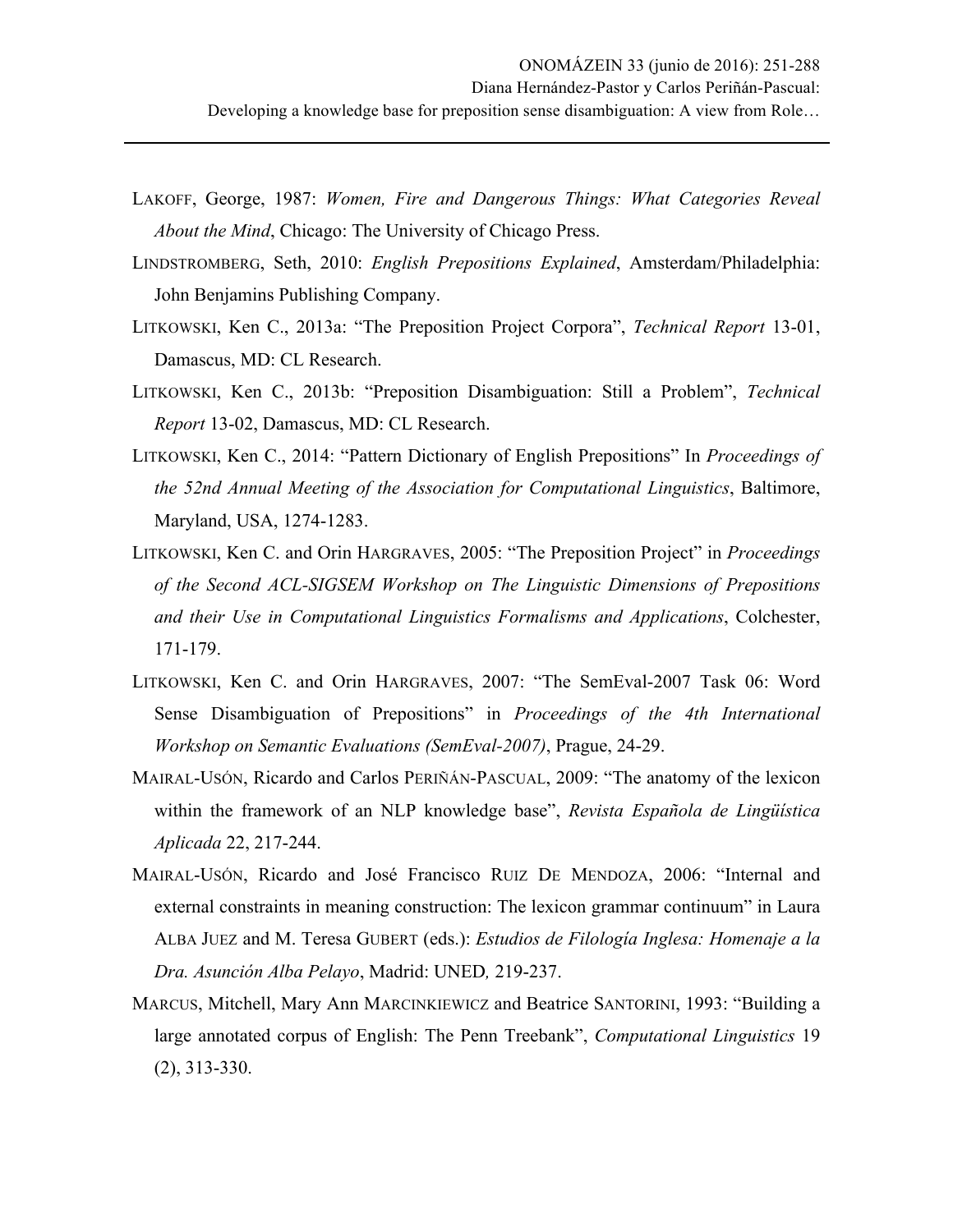- O'HARA, Tom and Janyce WIEBE, 2003: "Preposition semantic classification via Penn Treebank and FrameNet" in *Proceedings of the Seventh Conference on Natural Language Learning -03*, Edmonton, 79-86.
- O'HARA, Tom and Janyce WIEBE, 2009: "Exploiting Semantic Role Resources for Preposition Disambiguation", *Computational Linguistics* 35 (2), 151-184.
- PERIÑÁN-PASCUAL, Carlos, 2012: "The situated common-sense knowledge in FunGramKB", *Review of Cognitive Linguistics* 10 (1), 184-214.
- PERIÑÁN-PASCUAL, Carlos, 2013: "Towards a model of constructional meaning for natural language understanding" in Brian NOLAN and Elke DIEDRICHSEN (eds.): *Linking Constructions into Functional Linguistics: The Role of Constructions in a Functional Grammar*, Amsterdam and Philadelphia: John Benjamins Publishing Company.
- PERIÑÁN-PASCUAL, Carlos and Francisco ARCAS-TÚNEZ, 2004: "Meaning postulates in a lexico-conceptual knowledge base" in *15th International Workshop on Databases and Expert Systems Applications*, IEEE, Los Alamitos (California), 38-42.
- PERIÑÁN-PASCUAL, Carlos and Francisco ARCAS-TÚNEZ, 2005: "Microconceptual-Knowledge Spreading in FunGramKB" in *Proceedings of the 9th IASTED International Conference on Artificial Intelligence and Soft Computing* Anaheim-Calgary-Zurich: ACTA Press, 239-244.
- PERIÑÁN-PASCUAL, Carlos and Francisco ARCAS-TÚNEZ, 2007: "Cognitive modules of an NLP knowledge base for language understanding", *Procesamiento del Lenguaje Natural* 39, 197-204.
- PERIÑÁN-PASCUAL, Carlos and Francisco ARCAS-TÚNEZ, 2010a: "The Architecture of FunGramKB" in *Proceedings of the 7th International Conference on Language Resources and Evaluation*, Malta, 2667-2674.
- PERIÑÁN-PASCUAL, Carlos and Francisco ARCAS-TÚNEZ, 2010b: "Ontological commitments in FunGramKB", *Procesamiento del Lenguaje Natural* 44, 27-34.
- PERIÑÁN-PASCUAL, Carlos and Francisco ARCAS-TÚNEZ, 2011: "Introduction to FunGramKB", *Anglogermánica Online* 8, 1-15.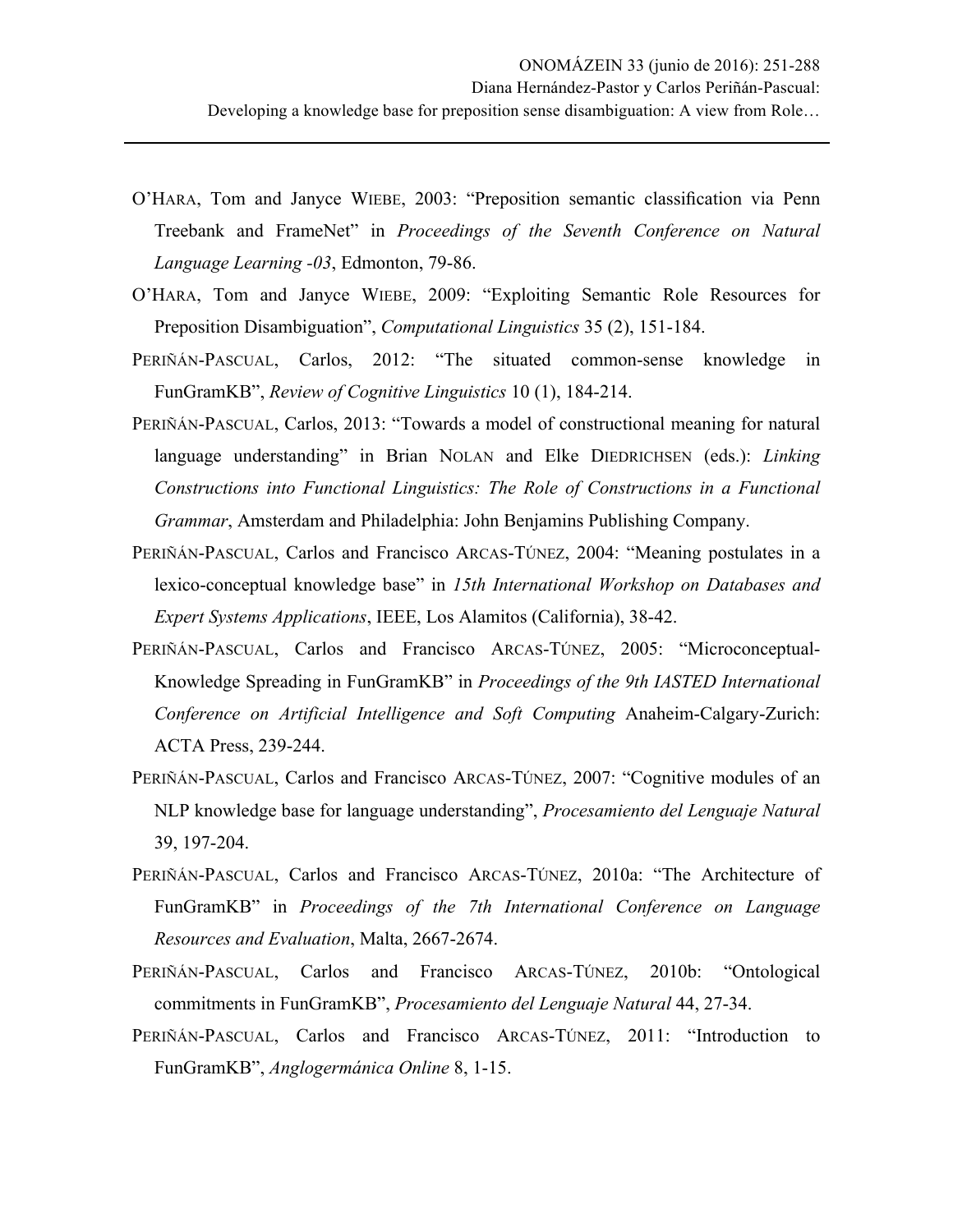- PERIÑÁN-PASCUAL, Carlos and Francisco ARCAS-TÚNEZ, 2014: "The implementation of the FunGramKB CLS Constructor in ARTEMIS" in Carlos PERIÑÁN-PASCUAL and Brian NOLAN (eds): *Language Processing and Grammars: The Role of Functionally Oriented Computational Models*, Amsterdam/Philadelphia: John Benjamins Publishing Company.
- PERIÑÁN-PASCUAL, Carlos and Ricardo MAIRAL-USÓN, 2009: "Bringing Role and Reference Grammar to natural language understanding", *Procesamiento del Lenguaje Natural* 43, 265-273.
- PERIÑÁN-PASCUAL, Carlos and Ricardo MAIRAL-USÓN, 2010: "La gramática de COREL: un lenguaje de representación conceptual", *Onomazein* 21, 11-45.
- POPESCU, Octavian, Sara TONELLI and Emanuele PIANTA, 2007: "IRST-BP: Preposition Disambiguation based on Chain Clarifying Relationships Contexts" in *Proceedings of the 4th International Workshop on Semantic Evaluations (SemEval-2007)*, Prague, 191- 194.
- QUIRK, Randolph, Sidney GREENBAUM, Geoffrey LEECH and Jan SVARTVIK, 1985: *A Comprehensive Grammar of the English Language*, London: Longman.
- RAUH, Gisa, 1993: "On the grammar of lexical and non-lexical prepositions in English" in Cornelia ZELINSKY-WIBBELT (ed): *The Semantics of Prepositions: From Mental Processing to Natural Language Processing*, Berlin: Mouton de Gruyter, 99-150.
- RAUH, Gisa, 2010: *Syntactic categories: Their identification and description in linguistic theories*, Oxford: Oxford University Press.
- REICHENBACH, Hans, 1947: *Elements of Symbolic Logic*, New York: Macmillan & Co.
- RUIZ DE MENDOZA, Francisco José and Ricardo MAIRAL-USÓN, 2007: "Levels of semantic representation: Where lexicon and grammar meet", *Interlingüistica* 17, 26-47.
- RUIZ DE MENDOZA, Francisco José and Ricardo MAIRAL-USÓN, 2008: "Levels of description and constraining factors in meaning construction: an introduction to the Lexical Constructional Model", *Folia Linguistica* 42 (2), 355-400.
- SAINT-DIZIER, Patrick, 2005: "PrepNet: A framework for describing prepositions: Preliminary investigation results" in *Proceedings of IWCS 6*, Tilburg, 145-157.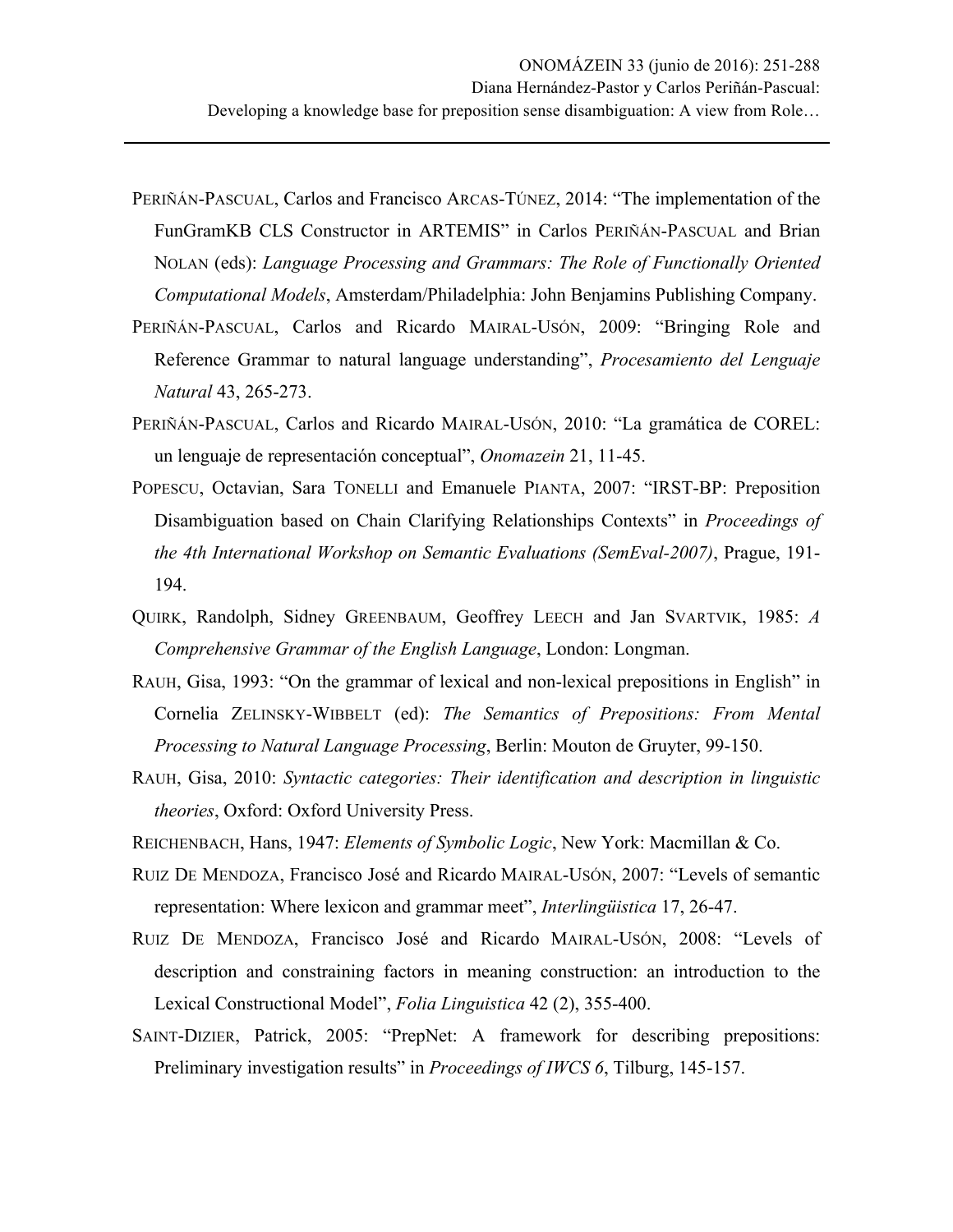- SAINT-DIZIER, Patrick, 2008: "Syntactic and Semantic Frames in PrepNet" in *Third International Joint Conference on Natural Language Processing*, Hyderabad, 763-768.
- SLABAKOVA, Roumyana, 2000: "L1 transfer revisited: the L2 acquisition of telicity marking in English by Spanish and Bulgarian native speakers", *Linguistics* 38, 739-70.
- SVENONIUS, Peter, 2008: "Projections of P" in Anna ASBURY, Jakub DOTLACIL, Berit GEHRKE, and Rick NOUWEN (eds.): *Syntax and Semantics of Spatial P*, Amsterdam/Philadelphia: John Benjamins Publishing Company, 63-84.
- TRATZ, Stephen and Eduard HOVY, 2009: "Disambiguation of preposition sense using linguistically motivated features" in *Proceedings of Human Language Technologies: The 2009 Annual Conference of the North American Chapter of the Association for Computational Linguistics, Companion Volume: Student Research Workshop and Doctoral Consortium*, Boulder, 96-100.
- TRATZ, Stephen and Eduard HOVY, 2011: "A Fast, Accurate, Non-Projective, Semantically-Enriched Parser" in *Proceedings of the Conference on Empirical Methods in Natural Language Processing*, Edinburgh, 1257-1268.
- TYLER, Andrea and Vyvyan EVANS, 2003: *The Semantics of English Prepositions. Spatial Scenes*, *Embodied Meaning and Cognition*, Cambridge: Cambridge University Press.
- VAN VALIN, Robert D. Jr., 1992: *Advances in Role and Reference Grammar*, Amsterdam/Philadelphia: John Benjamins Publishing Company.
- VAN VALIN, Robert D. Jr., 2005: *Exploring the Syntax-Semantics Interface*, Cambridge: Cambridge University Press.
- VAN VALIN, Robert D. Jr., 2008: *Investigations of the Syntax-Semantics-Pragmatics Surface*, Amsterdam/Philadelphia: John Benjamins Publishing Company.
- VAN VALIN, Robert D. Jr. and Randy J. LAPOLLA, 1997: *Syntax, Structure, Meaning and Function*, Cambridge: Cambridge University Press.
- VELARDI, Paola, Michela FASOLO and Maria Teresa PAZIENZA, 1991: "How to Encode Semantic Knowledge: A Method for Meaning Representation and Computer-aided Acquisition", *Computational Linguistics* 17-2, 153-170.